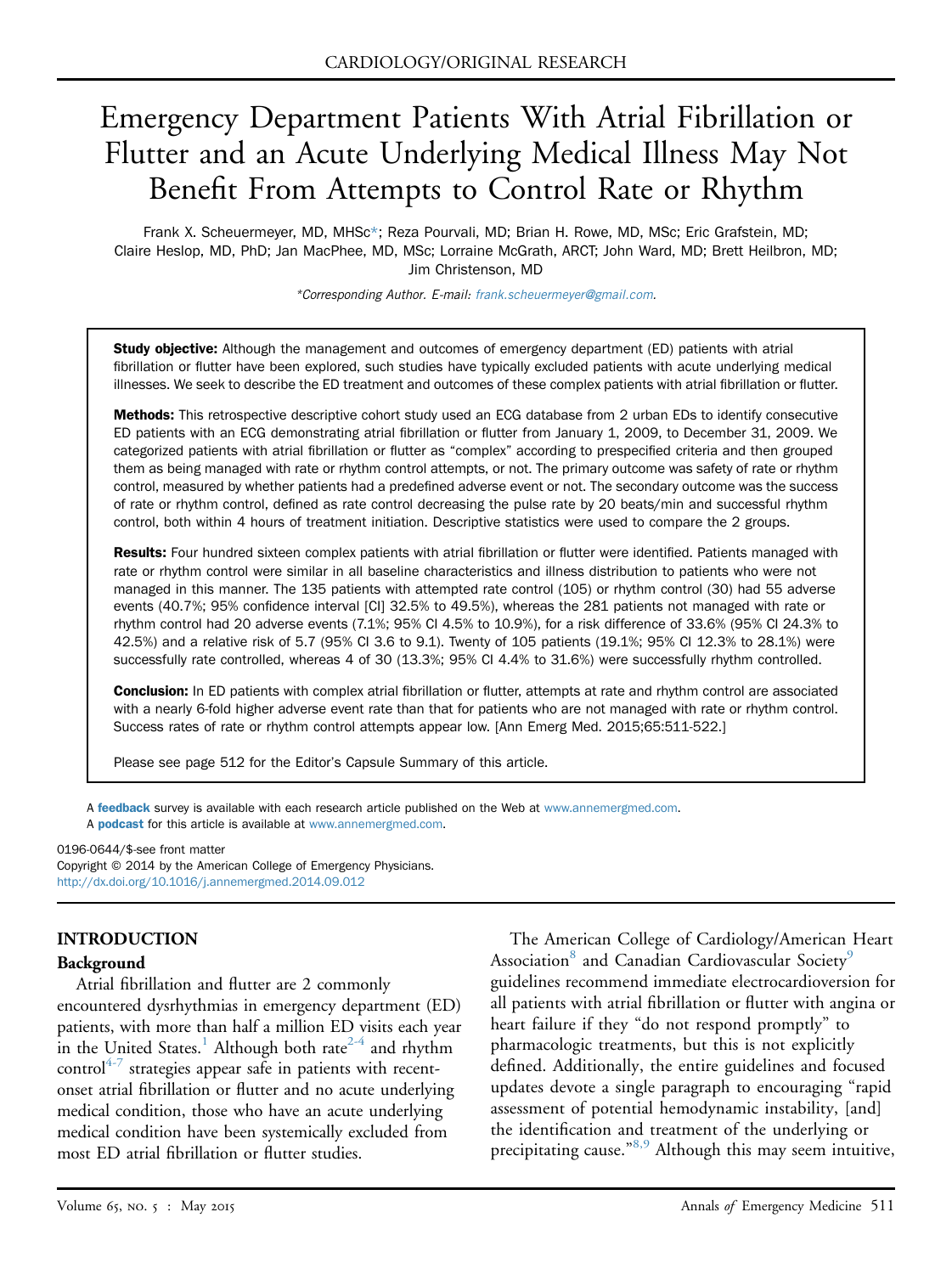## Editor's Capsule Summary

What is already known on this topic The optimal management of patients who present to the emergency department with both atrial fibrillation or flutter and an acute medical issue is unknown.

## What question this study addressed

This retrospective study of 416 such patients examined the incidence of adverse events in those whose rate and rhythm were actively managed compared with those who received no rhythmtargeted intervention.

## What this study adds to our knowledge

Active management produced more major adverse events (13.1%; 95% confidence interval 7.4% to 20.3%). The propensity analysis suggests that this was not due to confounding (eg, the actively managed patients had more complications because they were the sicker patients).

## How this is relevant to clinical practice

These data suggest that in patients with atrial fibrillation and flutter, initial management should focus on resuscitation and treatment of the acute illness rather than the control of rate and rhythm.

ED patients with atrial fibrillation or flutter and an acute underlying illness (hereafter also referred to as "complex" patients) may present with vague symptoms, such as weakness or dyspnea, and emergency physicians may face a dilemma: whether to attempt immediate rhythm control to restore hemodynamic stability or undertake additional and prolonged investigations to identify possible underlying issues requiring alternative treatments.

In a rigorous study, patients with atrial fibrillation or flutter with an "alternative" primary diagnosis were found to have a 30-day mortality rate of  $11\%$ .<sup>10</sup> However, emergency physician management was not explored; neither were ED-based outcomes such as adverse events, or the success of rate or rhythm control. We hypothesized that management of complex patients with atrial fibrillation or flutter with rate or rhythm control would be associated with increased adverse events compared with that of complex patients with atrial fibrillation or flutter managed without rate or rhythm control. Furthermore, we suspected that compared with that in uncomplicated patients with

atrial fibrillation or flutter, attempts to control rate or rhythm would be less successful in complex patients with atrial fibrillation or flutter.

# MATERIALS AND METHODS

## Study Design and Setting

This was a retrospective cohort study<sup>11-14</sup> at 2 Canadian university-affiliated teaching EDs that are staffed by board-certified emergency physicians and share a common database. St. Paul's Hospital is an inner-city referral center with 70,000 annual ED visits during the study period. It has comprehensive cardiology services, with a coronary care unit, angiography capacity, cardiology ward, and electrophysiology. Mount St. Joseph's Hospital is a community center with 25,000 yearly visits and a general internal medicine ward; a cardiologist is available only for telephone consultations. More than 200 medical students and residents are trained at both sites annually. The ethics review board of Providence Health Care and the University of British Columbia approved this study.

## Interventions

During the study period, complex patients were managed at the emergency physicians' discretion. Uncomplicated patients with atrial fibrillation or flutter who had a clear symptom onset time of less than 48 hours were typically treated with first-line electrical or chemical cardioversion, and if successfully converted to sinus rhythm, they were discharged home<sup>12</sup>; patients who were not eligible for rhythm control were typically administered rate control agents if their pulse rate was greater than 100 beats/min and were discharged home if their ventricular rate was less than 100 beats/min within 4 hours.<sup>[11](#page-10-6)</sup>

## Selection of Participants

From January 1, 2009, to December 31, 2009, every ECG conducted in the ED at both hospitals was stored in a MUSE database (GE Healthcare Clinical Systems, Waukesha, WI). ECGs are machine-read according to the MUSE algorithm, and results are confirmed by a board-certified cardiologist within 24 hours. The latter confirmation is entered into the MUSE database, which can then be sorted by date, time, heart rhythm, patient, and location; the database was screened to obtain ED patients who had atrial fibrillation or flutter during the study period. If a patient had multiple ECGs during the same ED visit, only the first ECG showing atrial fibrillation or flutter was used for the study. The patient's medical record number and time and date of acquisition were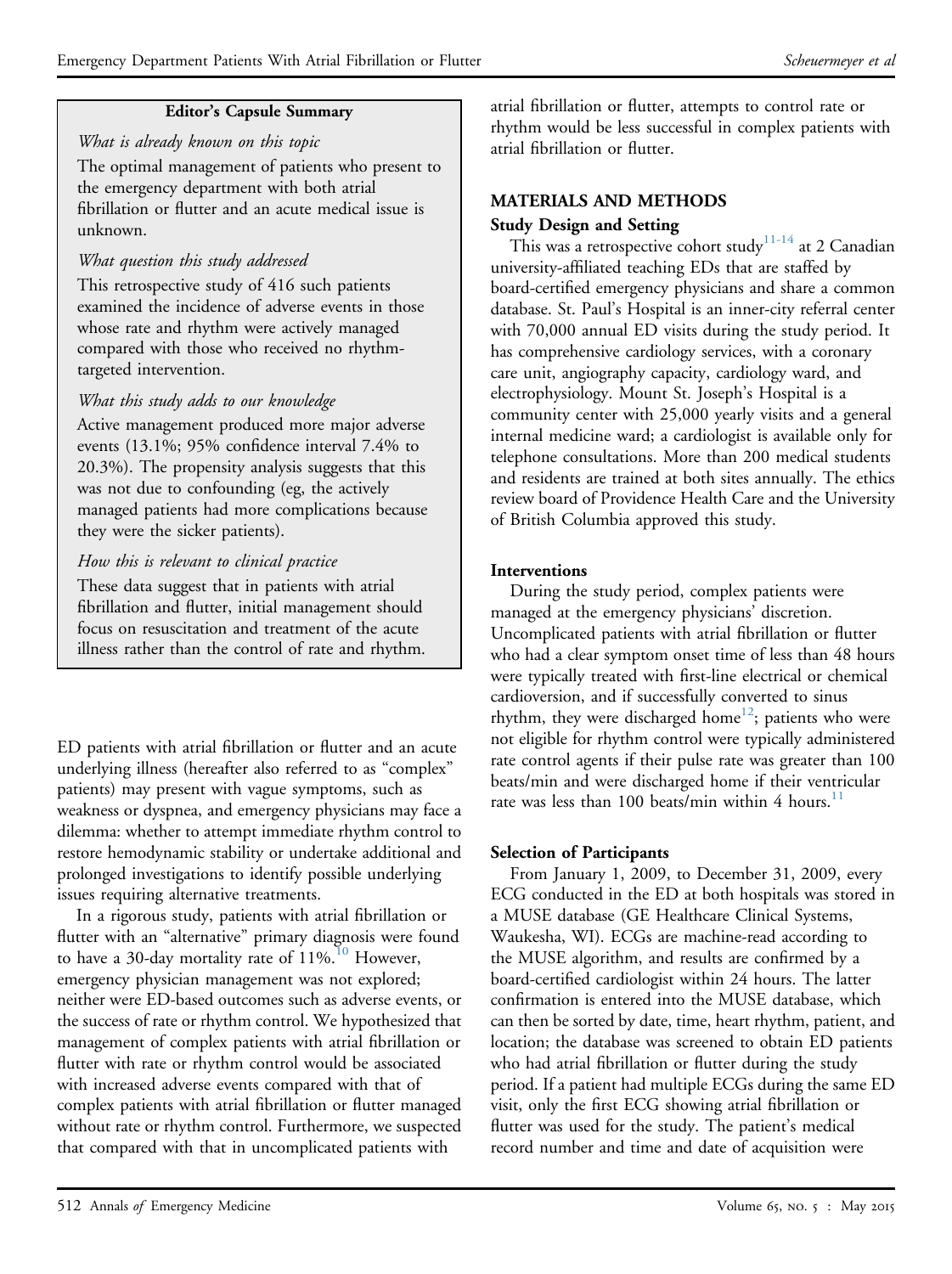electronically stamped onto each ECG. This database was entered into an Excel 2008 spreadsheet (Microsoft, Redmond, WA), and all identifiers except medical record number, date, and time were removed. Each patient then had a chart review of his or her ED encounter.

Patients who had cardiac procedures such as coronary artery bypass grafting or percutaneous coronary intervention, pacemaker insertion, or ablation up to 7 days before ED visit were excluded because cardiologists or surgeons provided management. Similarly, patients directly referred to the ED by cardiologists or internists for expedited admission were also excluded. Finally, patients who attended the ED solely for anticoagulation monitoring were excluded.

The sites share an electronic database, which records patient demographics, arrival time, triage complaint,  $15$  and discharge times. This database also provides a computerized order entry and result system that captures all ED investigations and consultations. The nursing record provided all vital signs; these were typically recorded initially and then at least every hour until discharge, and whenever the rhythm changed. Any medications, including rate or rhythm control agents, as well as all sedative and analgesic medications, were recorded in the nursing notes. Typical rate control agents were metoprolol, diltiazem, and verapamil, $11$  procainamide was the common choice for chemical rhythm control, $^{12}$  and propofol/fentanyl was the typical choice for procedural sedation and analgesia for electrocardioversion.<sup>[11,12](#page-10-6)</sup> A single physician, assisted by a registered nurse and respiratory therapist, who monitored the patient until physiologic recovery, typically conducted procedural sedations. $11-13$ 

We adhered to the criteria for medical record review described by Gilbert et al<sup>[16](#page-11-1)</sup> and Worster et al.<sup>17</sup> Four trained reviewers (2 emergency physicians and 2 final-year medical students with previous graduate degrees) who were blinded to all study hypotheses and patient outcomes independently abstracted charts onto standardized electronic spreadsheets to document vital signs, comorbidities, ED treatments, and adverse events. Reviewers were trained on the first 10 charts and submitted data at regular intervals, which were examined for obvious errors such as patients with a previous stroke who had a CHADS2 (congestive heart failure, hypertension, age  $>$  75, diabetes, prior stroke or TIA) score less than 2.<sup>[18](#page-11-3)</sup>

Missing or discrepant data were clarified by reviewing the patient's chart to 1999, which consisted of all clinic visits, ED visits, hospitalizations, discharge summaries, laboratory testing, and imaging, including special testing such as cardiac electrophysiology or catheterization. Conflicting chart information was recorded as an

addendum in the spreadsheet and was reconciled at regularly scheduled meetings between the abstractors and the primary investigator. To ensure reliability, 10% of charts were independently assessed by a second reviewer and  $\kappa$  values were determined for 2 key variables: history of atrial fibrillation, and arrhythmia duration before ED arrival—the latter was recorded as either less than or greater than 48 hours.

Two staff emergency physicians who were blinded to study outcomes independently reviewed all charts again and stratified patients $11-14$  into 2 a priori categories: complex patients with atrial fibrillation or flutter (those with an acute underlying medical illness), or uncomplicated patients with atrial fibrillation or flutter by a 2-step process. First, the emergency physician reviewers evaluated each chart to determine whether the patient had an acute underlying illness. Second, for patients determined to have one, the reviewer attempted to categorize the illness. The following conditions were also defined a priori as an acute underlying illness, and this algorithm has been previously described $11-14$ : sepsis (including pneumonia), acute coronary syndrome, acute decompensated heart failure, pulmonary embolism, chronic obstructive pulmonary disease exacerbation, thyrotoxicosis, hypertensive emergency, drug overdose, acute valvular disease, hypothermia, acute renal failure, or gastrointestinal bleeding. We did not rely on either emergency physician or hospital discharge coding but followed the prespecified criteria outlined in [Appendix E1](#page-12-0) (available online at [http://www.annemergmed.com\)](http://www.annemergmed.com). A key feature of this algorithm was that all physical examination findings and diagnostic tests had to be available in the ED. For example, a patient with chronic atrial fibrillation who developed acute renal failure 5 days after an admission for gout would not qualify as having an acute underlying illness.

In case the 2 emergency physician reviewers did not agree about whether there was an underlying illness, the chart was referred to 2 physicians—one certified in both internal medicine and cardiology and the other certified in emergency medicine, hematology, and internal medicine—who were not aware of the study hypothesis or any outcomes and who then adjudicated the presence of an underlying illness. If agreement failed at this stage, the principal investigator made the assignation.

Furthermore, both emergency physicians independently reviewed all charts and provided a diagnosis from the above list of conditions. For any patient with a discordant diagnosis (for example, one emergency physician thought that a patient had acute heart failure, whereas the other thought that the same patient had an acute coronary syndrome), the chart was further reviewed by the same 2 adjudicators; if diagnosis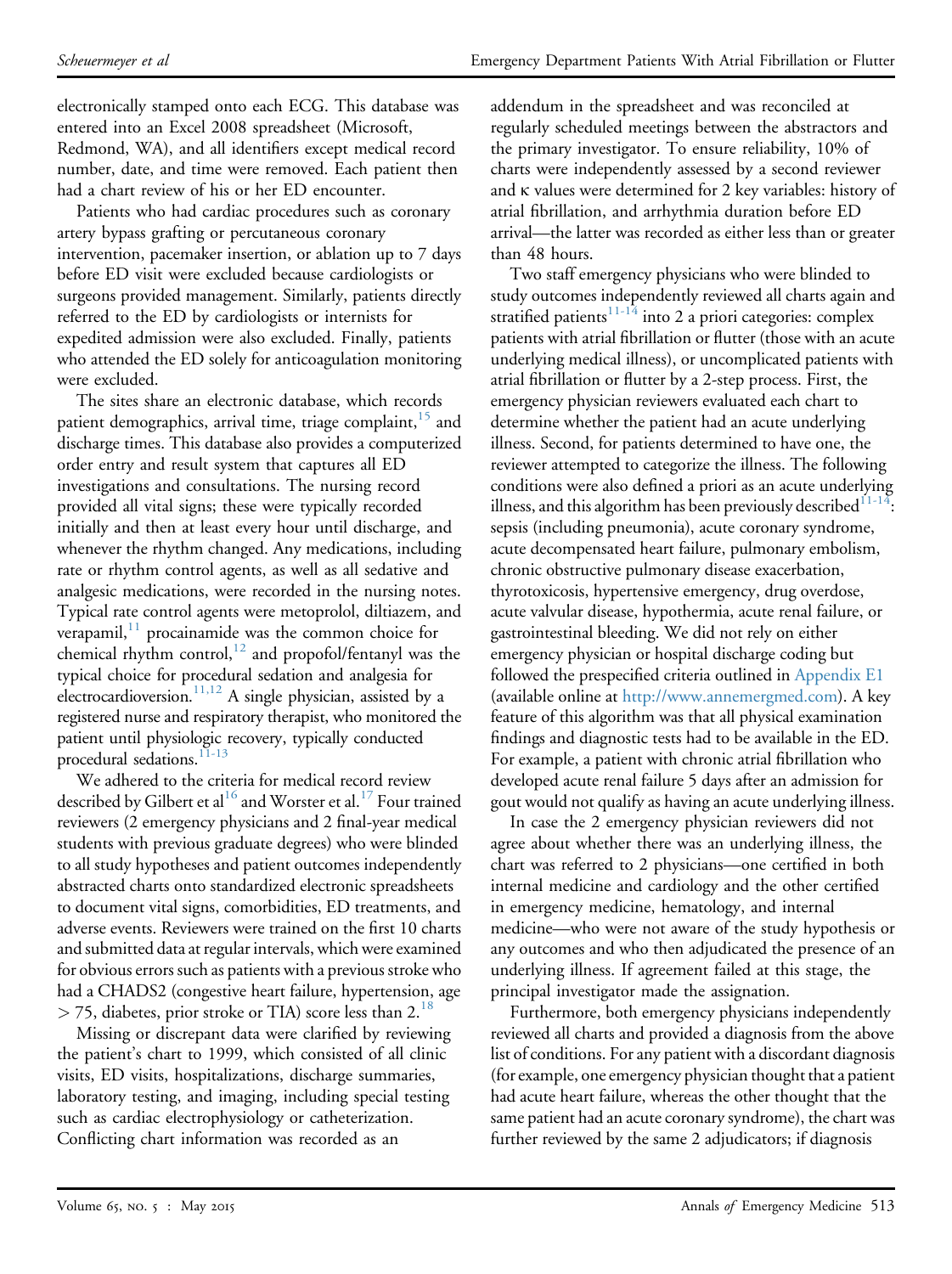disagreement persisted, the principal investigator assigned a single final diagnosis.

#### Outcome Measures

All outcomes were determined a priori. The primary outcome was the safety of rate or rhythm control attempts, measured as having a predefined adverse event. Complex patients with atrial fibrillation or flutter were stratified into the following groups: receiving rate or rhythm control attempts, or not receiving them. Rate control was defined as receiving either oral or intravenous rate control agents, whereas rhythm control was defined as having an attempt at either electrocardioversion or administration of oral or intravenous antiarrhythmic medications.

Adverse events are described in [Figure 1](#page-3-0) and reflect likely complications of atrial fibrillation or flutter treatment. Although previously described,  $11-14$  they have been recategorized as "major" or "minor." Because the intravenous medications used in rate or rhythm control have a short half-life, adverse events were counted only if they took place in the ED less than 4 hours after the initial attempt at rate or rhythm control; furthermore, in the majority of cases, the internal medicine, cardiology, or intensive care consultants would have assumed patient care by that time. If patients did not have a rate or rhythm control attempt, adverse events were counted if they took place in the ED within 4 hours of presentation. A second emergency physician independently reviewed all potential adverse events, and discrepant cases were referred to both of the adjudicators to ascertain whether an adverse event had truly taken place.

Because patients who had rate or rhythm control attempts may have been systematically different from those who did not, we used propensity scoring adjustments to determine the risk of an adverse event. Potential predictor variables were composed of physician factors (the individual physician), ED factors (whether the patient arrived between midnight and 8 AM, which are the traditional hours of solo physician coverage), and patient-level factors (age, sex, ambulance arrival, initial vital signs, current rhythm [fibrillation or flutter], previous atrial arrhythmia, and previous cardiac risk factors [hypertension, diabetes, previous coronary artery disease, previous stroke or transient ischemic attack]). After adjustment for individual physician, predictor variables most strongly related to adverse events were identified. These variables, plus individual physician, were entered into a logistic regression model to create a propensity score for each patient. A mixed-effects logistic regression model with "use of rate or rhythm control" as the exposure variable and "adverse event" as the outcome variable was fit with the propensity

## <span id="page-3-0"></span>**Major AEs**

New hypotension requiring vasoactive or inotropic agents

Intubation or noninvasive positive-pressure ventilation

New bradycardia requiring pharmacologic intervention or pacing

Confirmed stroke or thromboembolic event

**Chest Compressions** 

Death

#### **Minor AEs**

New hypotension requiring at least 1 crystalloid fluid bolus ${>}500\ \rm{mL}$ 

Supplemental oxygen by bag-valve-mask

AE, Adverse event.

\*Patients could have more than 1 AE. For example, a patient might require intubation (major event) and a fluid bolus (minor event). The primary outcome was the number of patients with an AE.



score as an adjustment variable. "Individual physician" was used as the clustering variable and entered as a random effect.

The secondary outcome was the success of rate or rhythm control attempts, measured as reducing the pulse rate by 20 beats/min within 4 hours, and converting to and maintaining normal sinus rhythm throughout the ED stay, respectively.

Additional a priori outcomes included the combined rate of stroke or death at 30 days. To determine mortality, the provincial vital statistics database was queried, using the patient's unique health number. To determine strokes, the regional ED database was interrogated, using the same health number, and regional follow-up ED visits for strokes were ascertained. Patients with ischemic or hemorrhagic stroke were included because anticoagulation can lead to the latter.<sup>19</sup> For all outcomes, descriptive statistics were used to obtain proportions in each group and compare the 2 groups.

## Primary Data Analysis

Microsoft Excel 2008 was used for data entry and analysis. Discrete variables were reported as percentages. Continuous variables were presented as means with SDs (if normally distributed) or medians with interquartile ranges (if non-normally distributed). k Statistics were used to test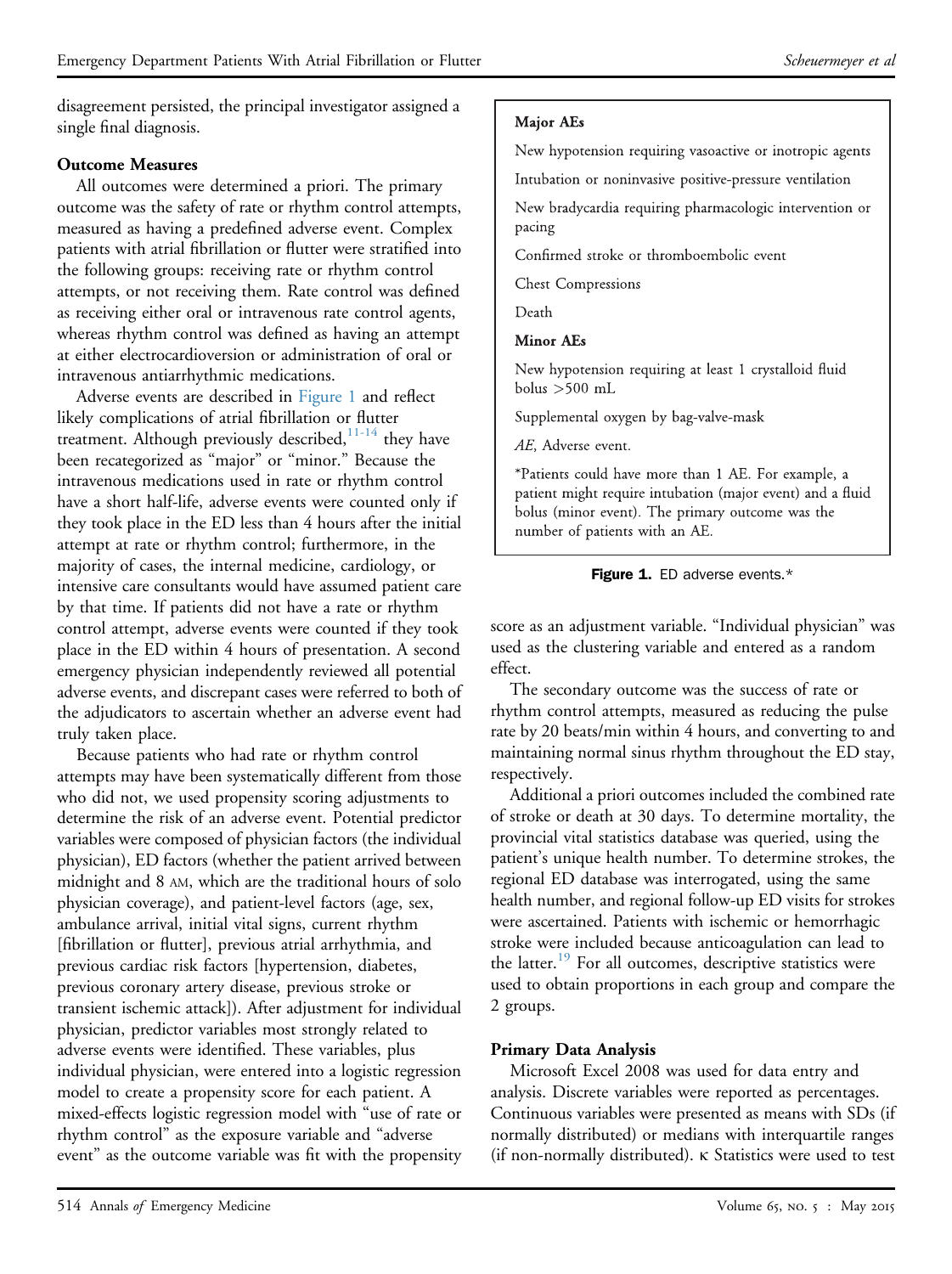<span id="page-4-0"></span>

Figure 2. Study flow diagram.

agreement.<sup>[20](#page-11-5)</sup> Propensity score was performed with R MICE, version 2.22.

#### RESULTS

During the 1-year study period, 1,112 ED patients had an ECG showing atrial fibrillation or flutter, and 416 (37.4%) were characterized as having an acute underlying medical illness, 350 with atrial fibrillation and 66 with atrial flutter. Of the 416 complex patients, 105 received rate control, 15 had chemical rhythm control attempts, 15 had electrical rhythm control attempts, and 281 received no arrhythmia-specific therapy ([Figure 2\)](#page-4-0).

Of the 1,112 patients, 23 (2.1%) required adjudication to determine whether there was an acute underlying illness, for a k value of 0.95 (95% confidence interval [CI] 0.93 to 0.97). For determination of the acute underlying illness itself, 20 of 416 patients (4.8%) required adjudication—17 of these patients had minor elevations in troponin level, or brain natriuretic peptide or creatinine level, and required

differentiation between heart failure, acute coronary syndrome, or acute kidney injury—and the primary investigator provided a final diagnosis for 5 patients (1.2%) without agreement by adjudicators. Of 83 potential adverse events, 3 (3.6 %) required adjudication.

For the chart review of the 416 complex patients with atrial fibrillation or flutter with a medically underlying cause, the k value for interobserver agreement for previous atrial dysrhythmia was 0.70 (95% CI 0.68 to 0.72); for symptom duration, 0.67 (95% CI 0.64 to 0.70).

## Characteristics of Study Subjects

Patients had a median age of 81 years and 55.8% were men ([Table 1\)](#page-5-0). Most had an unclear onset time, and rather than palpitations or chest pain, the majority of patients arrived with dyspnea or weakness. Comparing the 135 complex patients with atrial fibrillation or flutter who had attempted rate or rhythm control with the 281 patients who did not, there was no difference in age, sex distribution, ambulance arrival, initial vital signs, proportion of deranged vital signs, triage complaints, comorbidities—with the exception of 14 patients with an active malignancy—CHADS2 scores, or medication use. Overall, less than 10% of patients had a pulse rate in excess of 150 beats/min, and less than 5% of patients had a systolic blood pressure below 90 mm Hg.

The illness distribution of complex patients with atrial fibrillation or flutter, stratified into patients who received rate- or rhythm control–specific medications and those who did not, is shown in [Table 2](#page-6-0). More than 60% of patients had either sepsis or acute heart failure, and there was no statistical difference between the 2 groups for any diagnostic category.

Of patients who received rate or rhythm control, 55 of 135 (40.7%; 95% CI 32.5% to 49.5%) had at least 1 adverse event ([Table 3\)](#page-7-0). Of patients who did not receive rate or rhythm control, 20 of 281 (7.1%; 95% CI 4.5% to 10.9%) had an adverse event, for a risk difference of 33.6% (95% CI 24.5% to 42.8%). The relative risk of an adverse event was 5.7 (95% CI 3.6 to 9.1), odds ratio 9.0 (95% CI 5.1 to 15.9). Nineteen patients (14.1%) who received rate or rhythm control had a major adverse event, whereas 3 (1.1%) who did not receive rate or rhythm control had a minor adverse event, for a risk difference of 13.1% (95% CI 7.4% to 20.3%) and a relative risk of 11.7 (95% CI 3.5 to 38.9).

For patients who had rate control, 42 of 105 (40.0%; 95% CI 29.0% to 48.1%) had an adverse event; for patients who had rhythm control, 13 of 30 (43.3%; 95% CI 26.0% to 62.3%) had an adverse event [\(Appendix E2,](#page-13-0) available online at <http://www.annemergmed.com>). The latter can be divided into the following: for electrical conversion, 9 of 15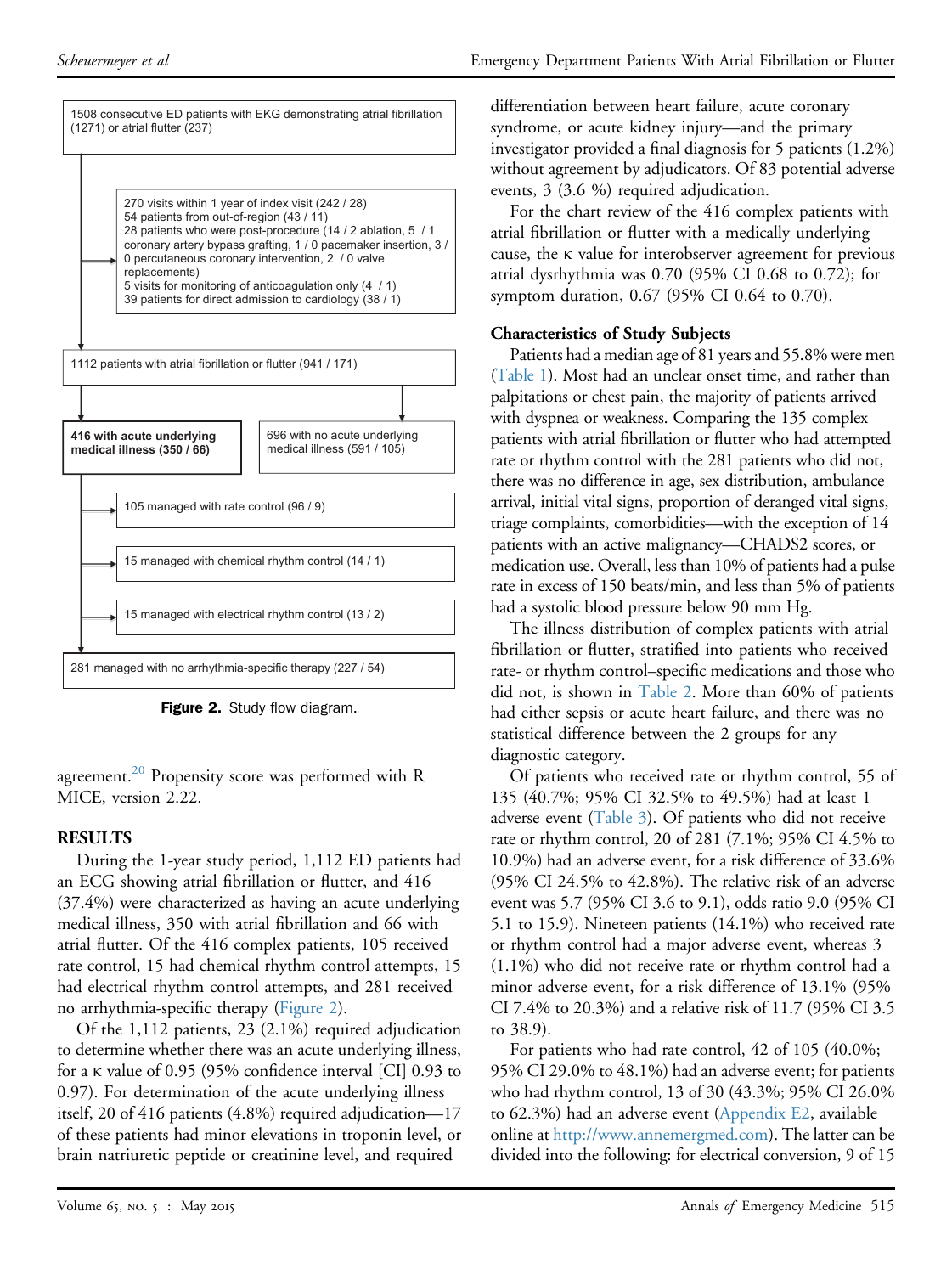<span id="page-5-0"></span>Table 1. Baseline variables of complex patients with atrial fibrillation or flutter (n=416) managed or not managed with rate or rhythm control.

|                                                                            | <b>Managed With</b><br>Rate or Rhythm<br>Control ( $n = 135$ ) | <b>Not Managed With</b><br><b>Rate or Rhythm</b><br>Control ( $n = 281$ ) | <b>Difference</b><br>$(95% Cl)^*$ |
|----------------------------------------------------------------------------|----------------------------------------------------------------|---------------------------------------------------------------------------|-----------------------------------|
| <b>Demographics</b>                                                        |                                                                |                                                                           |                                   |
| Age (median, IQR), y                                                       | 81 (71 to 86)                                                  | 82 (72 to 87)                                                             | $-1$ (-6 to 4)                    |
| Age range, y                                                               | (26 to 92)                                                     | (23 to 100)                                                               | Not applicable                    |
| Male sex, No. (%)                                                          | 71 (52.6)                                                      | 161 (57.3)                                                                | $-4.7$ ( $-15.2$ to 5.8)          |
| EMS arrival, No. (%)                                                       | 72 (53.3)                                                      | 158 (56.2)                                                                | $-2.9$ ( $-13.4$ to 7.6)          |
| Initial vital signs, ED arrival (IQR), median                              |                                                                |                                                                           |                                   |
| Pulse rate, beats/min                                                      | 99 (77 to 126)                                                 | 94 (74 to 123)                                                            | $5(-1)$ to 11                     |
| Systolic blood pressure, mm Hg                                             | 128 (111 to 147)                                               | 129 (112 to 148)                                                          | $-1$ (-6 to 4)                    |
| Diastolic blood pressure, mm Hg                                            | 77 (62 to 83)                                                  | 74 (72 to 93)                                                             | $3(-7 \text{ to } 2)$             |
| Respiratory rate, breaths/min                                              | 22 (18 to 24)                                                  | 22 (18 to 24)                                                             | $0$ (-3 to 3)                     |
| Oxygen level, % on room air                                                | 95 (92 to 97)                                                  | 96 (93 to 98)                                                             | $-1$ ( $-3$ to 1)                 |
| Temperature, °C                                                            | 36.7 (36.5 to 37.1)                                            | 36.7 (36.5 to 37.1)                                                       | $0$ (-0.2 to 0.2)                 |
| Temperature, <sup>o</sup> F                                                | 98.1 (97.7 to 98.8)                                            | 98.1 (97.7 to 98.8)                                                       | $0$ (-0.2 to 0.2)                 |
| Number (proportion) of patients with deranged initial vital signs, No. (%) |                                                                |                                                                           |                                   |
| Pulse rate, beats/min                                                      |                                                                |                                                                           |                                   |
| >100                                                                       | 66 (48.9)                                                      |                                                                           |                                   |
|                                                                            |                                                                | 118 (42.0)<br>55 (19.6)                                                   | 6.9 $(-17.4 \text{ to } 3.6)$     |
| 101-120                                                                    | 29 (21.5)                                                      |                                                                           | 1.9 ( $-6.4$ to 11.1)             |
| 121-140                                                                    | 21 (15.6)                                                      | 40 (14.2)                                                                 | 1.4 $(-5.9 \text{ to } 9.7)$      |
| 141-160                                                                    | 9(6.7)                                                         | 15(5.3)                                                                   | 1.4 $(-3.5 \text{ to } 7.7)$      |
| 161-180                                                                    | 5(3.7)                                                         | 7(2.5)                                                                    | 1.2 ( $-2.4$ to 6.6)              |
| >180                                                                       | 2(1.5)                                                         | 1(0.4)                                                                    | 1.1 $(-1.2$ to 5.5)               |
| Systolic blood pressure, mm Hg                                             |                                                                |                                                                           |                                   |
| $<$ 100                                                                    | 21 (15.6)                                                      | 36 (12.8)                                                                 | $2.8$ (-4.4 to 11.0)              |
| $90 - 99$                                                                  | 12 (8.9)                                                       | 25 (8.9)                                                                  | $0$ (-7.8 to 5.7)                 |
| $80 - 89$                                                                  | 6(4.4)                                                         | 7(2.5)                                                                    | 1.9 $(-1.9$ to 7.3)               |
| < 80                                                                       | 3(2.2)                                                         | 4(1.4)                                                                    | $0.8$ (-2.1 to 5.5)               |
| Diastolic blood pressure $<$ 60 mm Hg                                      | 24 (17.8)                                                      | 56 (19.9)                                                                 | $-2.2$ ( $-10.0$ to 6.7)          |
| Respiratory rate >24 breaths/min                                           | 44 (32.6)                                                      | 98 (34.9)                                                                 | $-2.3$ ( $-12.0$ to 8.0)          |
| Oxygen level $<$ 92% on room air                                           | 19 (14.1)                                                      | 44 (15.6)                                                                 | 1.6 ( $-6.7$ to 8.7)              |
| Temperature $>37.5^{\circ}$ C                                              | 18 (13.3)                                                      | 32 (11.4)                                                                 | 1.9 $(-4.8 \text{ to } 9.8)$      |
| Duration of symptoms before triage, No. (%), time of onset, h              |                                                                |                                                                           |                                   |
| $<$ 48                                                                     | 28 (20.8)                                                      | 63 (22.4)                                                                 | $-1.7$ ( $-10.0$ to 7.6)          |
| $>48$ or unclear                                                           | 107 (79.2)                                                     | 218 (77.6)                                                                | 1.7 ( $-7.6$ to 10.0)             |
| Chief complaint, No. (%)                                                   |                                                                |                                                                           |                                   |
| Palpitations                                                               | 4(2.9)                                                         | 4(1.4)                                                                    | $1.5$ (-1.6 to 6.6)               |
| Chest pain                                                                 | 19 (14.0)                                                      | 29 (10.3)                                                                 | 3.7 $(-3.0 \text{ to } 11.6)$     |
| Dyspnea                                                                    | 54 (40.0)                                                      | 101 (35.9)                                                                | 4.1 ( $-6.1$ to 14.4)             |
| Weakness                                                                   | 46 (34.1)                                                      | 113 (40.2)                                                                | $-6.1$ ( $-4.2$ to 16.0)          |
| Acute neurologic symptom                                                   | 3(2.2)                                                         | 12(4.3)                                                                   | $-2.1$ (-5.7 to 3.0)              |
| Other                                                                      | 9(6.7)                                                         | 22(7.8)                                                                   | $-1.1$ (-6.4 to 5.4)              |
| Risk factors, No. (%)                                                      |                                                                |                                                                           |                                   |
| Previous atrial dysrhythmia                                                | 89 (66.0)                                                      | 166 (59.1)                                                                | 6.9 ( $-3.6$ to 16.7)             |
| Acute coronary syndrome                                                    | 39 (28.9)                                                      | 78 (27.8)                                                                 | 1.1 ( $-8.8$ to 11.0)             |
| Hypertension                                                               | 95 (70.4)                                                      | 208 (74.0)                                                                | $-3.6$ ( $-10.1$ to 9.3)          |
| <b>Diabetes</b>                                                            | 29 (21.4)                                                      | 70 (24.9)                                                                 | $-3.5$ ( $-11.9$ to 6.0)          |
| Heart failure                                                              | 45 (33.3)                                                      | 103 (36.7)                                                                | $-3.4$ ( $-13.1$ to 7.0)          |
| Previous stroke or TIA                                                     | 25(18.5)                                                       | 55 (19.6)                                                                 | $-1.1$ (-9.0 to 7.9)              |
| Active malignancy                                                          | 0                                                              | 14 (5.0)                                                                  | $-5.0$ ( $-8.4$ to $-1.0$ )       |
| CHADS2 score, No. $(\%)^{\top}$                                            |                                                                |                                                                           |                                   |
| 0                                                                          | 9(6.7)                                                         | 25(8.9)                                                                   | $-2.2$ ( $-7.6$ to 4.4)           |
| 1                                                                          | 21(15.5)                                                       | 31 (11.0)                                                                 | 4.5 ( $-2.5$ to 12.6)             |
| 2                                                                          | 39 (28.9)                                                      | 81 (28.8)                                                                 | $0.1$ (-9.2 to 10.1)              |
| 3                                                                          | 38 (28.2)                                                      | 80 (28.5)                                                                 | $-0.3$ ( $-9.6$ to 9.4)           |
| 4                                                                          | 17 (12.6)                                                      | 40 (14.2)                                                                 | $-1.6$ ( $-8.5$ to 6.4)           |
| 5                                                                          | 7(5.2)                                                         | 19 (6.8)                                                                  | $-1.6$ ( $-6.3$ to 4.6)           |
| 6                                                                          | 4(3.0)                                                         | 5(1.8)                                                                    | 1.2 $(-2.1$ to 6.8)               |
| Median (IQR) score                                                         | $3.0$ (2.0 to 3.0)                                             | 3.0 (2.0 to 3.0)                                                          | 0(0 to 0)                         |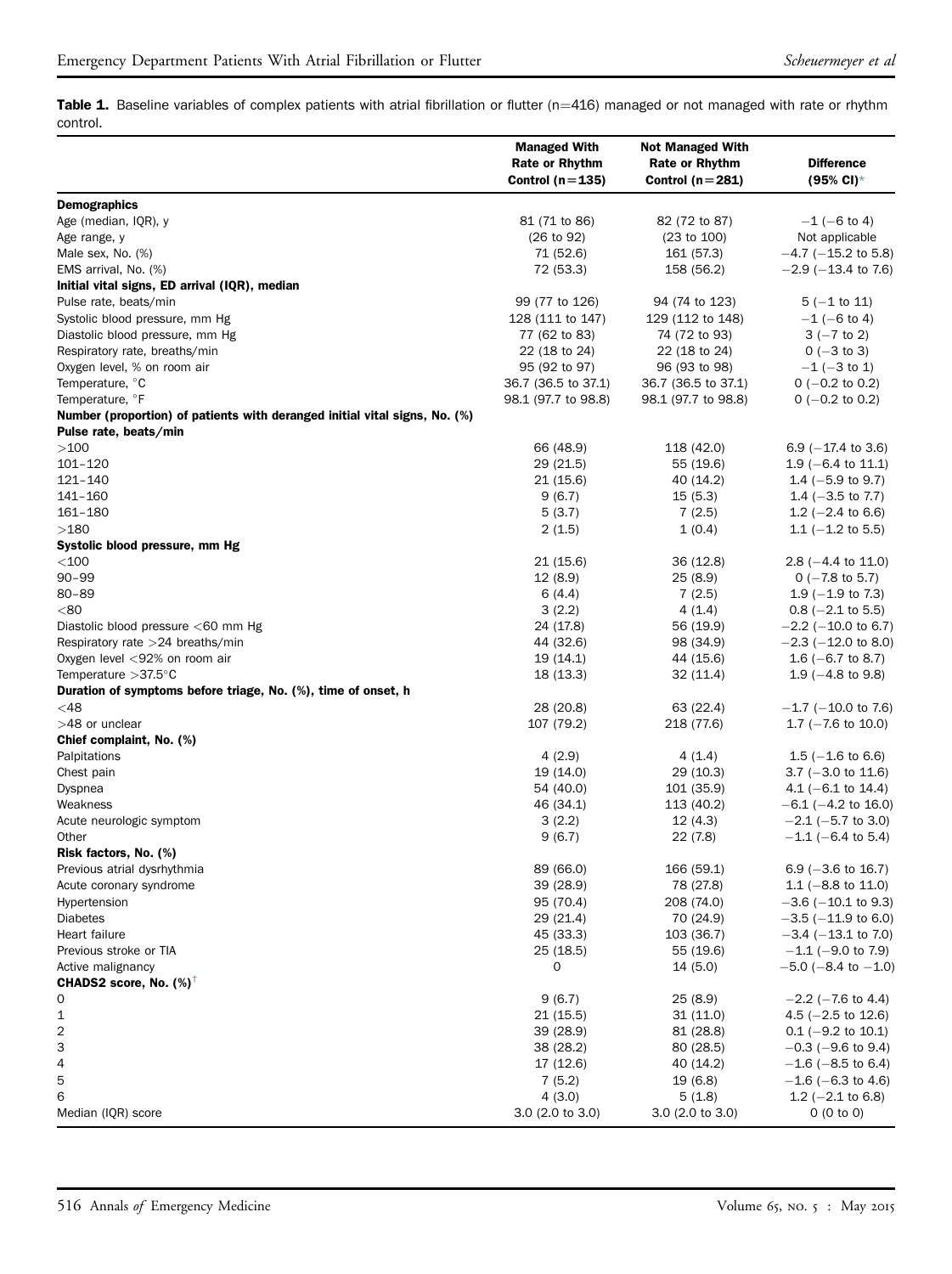#### Table 1. Continued.

|                                             | <b>Managed With</b><br><b>Rate or Rhythm</b><br>Control $(n=135)$ | <b>Not Managed With</b><br><b>Rate or Rhythm</b><br>Control $(n=281)$ | <b>Difference</b><br>$(95% Cl)^*$ |
|---------------------------------------------|-------------------------------------------------------------------|-----------------------------------------------------------------------|-----------------------------------|
| Medications received as outpatient, No. (%) |                                                                   |                                                                       |                                   |
| Acetylsalicylic Acid                        | 64 (47.4)                                                         | 117 (41.6)                                                            | $5.8$ (-2.6 to 17.3)              |
| Clopidogrel                                 | 8(5.9)                                                            | 10(3.6)                                                               | $2.3$ (-2.0 to 8.4)               |
| Warfarin                                    | 54 (40.0)                                                         | 106 (37.7)                                                            | $2.3$ (-2.0 to 8.4)               |
| $\beta$ -Blockers                           | 59 (43.7)                                                         | 125 (44.5)                                                            | $-0.8$ ( $-8.5$ to 12.9)          |
| Calcium-channel blockers                    | 17 (12.6)                                                         | 42 (15.0)                                                             | $-2.4$ ( $-9.2$ to 5.7)           |
| Digoxin                                     | 19 (14.1)                                                         | 50 (17.8)                                                             | $-3.7$ ( $-9.9$ to 4.2)           |
| Sotalol                                     | 2(1.5)                                                            | 5(1.8)                                                                | $-0.3$ ( $-4.1$ to 3.4)           |
| Propafenone                                 | 1(0.7)                                                            | 1(0.3)                                                                | $0.4$ (-1.7 to 4.2)               |
| Amiodarone                                  | 1(0.7)                                                            | 2(0.7)                                                                | $0.03$ (-2.2 to 4.0)              |
| Flecainide                                  | $\Omega$                                                          | 0                                                                     | $0$ (-1.6 to 3.5)                 |
| Dronedarone                                 | 1(0.7)                                                            | 0                                                                     | $0.7$ (-1.1 to 4.7)               |

IQR, Interquartile range; TIA, transient ischemic attack.

<span id="page-6-1"></span>\*(Patients with underlying illness)–(patients with no underlying illness). Wilson's continuity correction was used for the CI of the difference between proportions.

<span id="page-6-2"></span><sup>†</sup>CHADS2 score=risk stratification for atrial fibrillation, with 1 point each for heart failure, hypertension, age greater than 75 years, and diabetes; and 2 points for a stroke. The range of the scale is 0 to 6 points.

patients (60.0%; 95% CI 32.9% to 82.5%) had an adverse event, and for chemical conversion, 4 of 15 patients (26.7%; 95% CI 8.9% to 55.2%) had an adverse event. Although patients with sepsis or heart failure provided the majority of adverse events, those with acute coronary syndrome, acute renal failure, obstructive lung disease, gastrointestinal bleeding, and stroke also experienced adverse events.

The individual physician was most strongly associated with the decision to use rate or rhythm control  $(P<.001)$ . After adjustment for individual physician, the most likely variables accounting for adverse events were initial pulse rate ( $P<$ .001), presence of atrial flutter ( $P=$ .003), and age  $(P=0.008)$ . After adjustment for the propensity score, the odds of patients receiving rate or rhythm control having an adverse event were 8.3 times greater (95% CI 4.2 to 16.3) than that of patients who did not have rate or rhythm control.

Overall, 20 of 105 patients (19.0%; 95% CI 12.3% to 28.1%) who received rate control achieved a pulse rate reduction of at least 20 beats/min within 4 hours. When data were stratified for rhythm, 15 of 80 patients (18.8%) with atrial fibrillation had successful rate control, similar to the 5 of 25 patients (20%) with atrial flutter. The majority of rate control attempts involved intravenous metoprolol, whereas some patients received diltiazem,

<span id="page-6-3"></span>

| Diagnosis, No. (%)                                                                                                                                                   | <b>Managed With</b><br><b>Rate or Rhythm</b><br>Control $(n=135)$ | <b>Not Managed With</b><br><b>Rate or Rhythm</b><br>Control $(n=281)$ | Difference (95% CI) $*$       |
|----------------------------------------------------------------------------------------------------------------------------------------------------------------------|-------------------------------------------------------------------|-----------------------------------------------------------------------|-------------------------------|
| Acute coronary syndrome                                                                                                                                              | 15(11.1)                                                          | 30(10.7)                                                              | $0.4$ (-5.6 to 8.1)           |
| Acute renal failure                                                                                                                                                  | 9(6.7)                                                            | 26(9.3)                                                               | $-2.6$ ( $-8.0$ to 4.1)       |
| Acute heart failure                                                                                                                                                  | 43 (31.9)                                                         | 75 (26.7)                                                             | $5.2$ (-4.3 to 15.1)          |
| Acute valve injury                                                                                                                                                   | 0                                                                 | 0                                                                     | $0$ (-1.4 to 3.7)             |
| <b>Arterial embolus</b>                                                                                                                                              |                                                                   |                                                                       |                               |
| <b>Stroke</b>                                                                                                                                                        | 5(3.7)                                                            | 23(8.2)                                                               | $-4.4$ ( $-9.1$ to 1.4)       |
| Embolus to leg                                                                                                                                                       | $\mathbf 0$                                                       | 3(1.1)                                                                | $-1.1$ (-3.3 to 2.4)          |
| Embolus to kidney                                                                                                                                                    | 1(0.8)                                                            | 0                                                                     | $0.8$ (-1.1 to 4.7)           |
| Embolus to mesentery                                                                                                                                                 | $\Omega$                                                          | 1(0.4)                                                                | $-0.4$ ( $-3.1$ to 2.3)       |
| Chronic obstructive pulmonary disease                                                                                                                                | 6(4.4)                                                            | 18(6.4)                                                               | $-2.0$ ( $-6.5$ to 4.0)       |
| Gastrointestinal bleeding                                                                                                                                            | 4(3.0)                                                            | 12(4.3)                                                               | $-1.3$ ( $-5.1$ to 4.0)       |
| Hyperthyroidism                                                                                                                                                      | 1(0.8)                                                            | 4(1.4)                                                                | $-0.6$ ( $-3.4$ to 3.2)       |
| Hypertensive crisis                                                                                                                                                  | 0                                                                 | $\Omega$                                                              | $0.8$ (-1.1 to 4.7)           |
| Hypothermia                                                                                                                                                          | $\Omega$                                                          | 1(0.4)                                                                | $-0.4$ ( $-3.1$ to 2.3)       |
| Pulmonary embolus                                                                                                                                                    | 3(2.2)                                                            | 1(0.4)                                                                | $-1.8$ (-6.5 to 0.6)          |
| Overdose of medicinal agents                                                                                                                                         | $\Omega$                                                          | 2(0.7)                                                                | $-0.7$ ( $-2.8$ to 2.8)       |
| Sepsis                                                                                                                                                               | 48 (35.6)                                                         | 85 (30.3)                                                             | 5.3 $(-4.5 \text{ to } 15.1)$ |
| *(Patients with underlying illness)-(patients with no underlying illness). Wilson's continuity correction was used for the CI of the difference between proportions. |                                                                   |                                                                       |                               |

<span id="page-6-0"></span>Table 2. Illness distribution of complex patients with atrial fibrillation or flutter  $(n=416)$  managed with and without rate or rhythm control.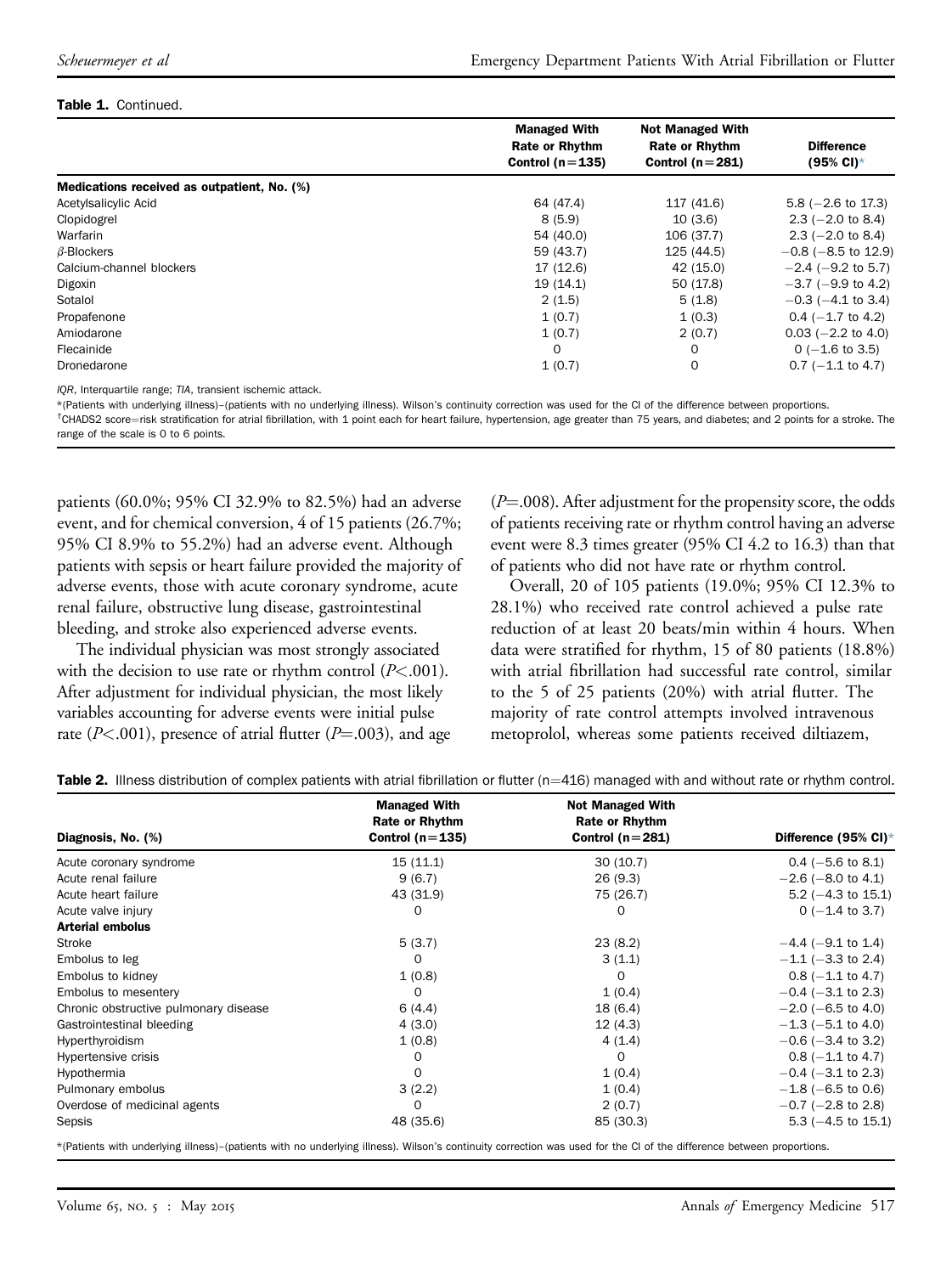<span id="page-7-0"></span>Table 3. ED adverse events for complex patients with atrial fibrillation or flutter, stratified by type and reported by treatment group.

| AE, No. (%)                       | Rate or Rhythm Control $(n=135)$ | No Rate or Rhythm Control $(n=281)$ | Difference (95% CI), No. (%) |
|-----------------------------------|----------------------------------|-------------------------------------|------------------------------|
| <b>Major AEs</b>                  |                                  |                                     |                              |
| Inotropic agents                  | 8(5.9)                           | 3(1.1)                              | 4.8 (1.0 to 10.7)            |
| Intubation                        | 10(7.4)                          | 0                                   | 7.4 (3.4 to 13.5)            |
| Bradycardia                       | 0                                | $\Omega$                            | $0$ (-1.7 to 3.5)            |
| Stroke/thromboembolism            | $\Omega$                         | $\Omega$                            | $0$ (-1.7 to 3.5)            |
| Chest compressions                | 1(0.7)                           | 0                                   | $0.7$ (1.1 to 4.7)           |
| Death                             | $\Omega$                         | $\Omega$                            | $0$ (-1.7 to 3.5)            |
| Patients with at least 1 major AE | 19 (14.1)                        | 3(1.1)                              | 13.1 (7.4 to 20.3)           |
| <b>Minor AEs</b>                  |                                  |                                     |                              |
| Fluid bolus                       | 43 (31.8)                        | 17(6.0)                             | 25.8 (17.4 to 34.8)          |
| Bag-valve-mask oxygenation        | 2(1.5)                           | 3(1.1)                              | $0.4$ (-2.1 to 4.8)          |
| Patients with at least 1 minor AE | 45 (33.3)                        | 20(7.1)                             | 26.2 (17.6 to 35.3)          |
| Patients with at least 1 $AE^*$   | 55 (40.7)                        | 20(7.1)                             | 33.6 (24.5 to 42.8)          |
| Total AEs, n                      | 64                               | 23                                  | Not applicable               |

<span id="page-7-1"></span>\*Primary outcome. Patients could have more than 1 AE and could have both a major and a minor AE. For example, a patient might require intubation (major event) and a fluid bolus (minor event).

verapamil, and digoxin (Table  $4A$ ). Overall, the success rates of the calcium channel blockers appeared to be higher than those of metoprolol, whereas the adverse events appeared similar across all groups. Patients receiving digoxin had neither successful rate control nor adverse events.

The median time from ED presentation to the first attempt at rate control was 102 minutes (interquartile range 40 to 181 minutes). Patients who received rate control earlier in their ED visit appeared to have a lower success rates and higher adverse event rates than those who received rate control later in their ED stay; the success rate increased from 16.2% in the first hour to 25.0% in the fourth hour, whereas the adverse event rate decreased from 48.6% to 28.0% during the same time (Table  $4B$ ).

The median time from ED presentation to first attempt at chemical rhythm control was 77 minutes (interquartile range 45 to 170 minutes), whereas the median time to electrocardioversion was 66 minutes (interquartile range 40 to 123 minutes). For complex patients with atrial fibrillation or flutter who received attempted rhythm control, the overall conversion was 4 of 30 (13.3%; 95% CI 4.4% to 31.6%), stratified into electrical (3/15; 20.0%) and chemical (1/15; 6.7%) success rates. When analyzed by rhythm, 4 of 27 patients (14.8%) with atrial fibrillation converted to normal sinus rhythm, and 0 of 3 patients with atrial flutter. No complex patients with atrial fibrillation or flutter spontaneously converted to normal sinus rhythm.

Patients with no attempts at rate or rhythm control were treated chiefly with intravenous crystalloids; 220 of 281 patients received normal saline solution, with a median of 1 L received in the first 4 hours in the ED. Of the complex patients with atrial fibrillation or flutter who did not have rate control, 125 of 281 (44.5%; 95% CI 38.6% to

50.5%) had a reduction of at least 20 beats/min compared with complex patients who had rate control; the risk difference was 25.4% (95% CI 14.6% to 34.4%).

For complex patients with atrial fibrillation or flutter who received attempted rate or rhythm control and those

| <b>Table 4.</b> A, Rate control agents, stratified by type, delivery route, |  |  |  |  |  |
|-----------------------------------------------------------------------------|--|--|--|--|--|
| and dose.                                                                   |  |  |  |  |  |

| <b>Rate Control</b> | <b>Number of</b> | Successes, | AEs,         |
|---------------------|------------------|------------|--------------|
| Agent and Dose, mg  | Attempts, n      | No. (%)    | No. $(\%)^*$ |
| Digoxin 0-0.5, iv   | 7                | $\Omega$   | Ω            |
| Diltiazem, iv       |                  |            |              |
| $0 - 20$            | 12               | 4(33.3)    | 5(41.7)      |
| $20 - 40$           | 3                | 1(33.3)    | 2(66.7)      |
| >40                 | 2                | 1(50.0)    | 1(50.0)      |
| Total               | 17               | 6(35.3)    | 8(47.0)      |
| <b>Metoprolol</b>   |                  |            |              |
| $0 - 5.$ iv         | 36               | 5(13.9)    | 12(33.3)     |
| $6 - 10$ , iv       | 17               | 3(17.6)    | 8(47.1)      |
| $11 - 15$ , iv      | 15               | 2(13.3)    | 7(46.6)      |
| $>15$ , iv          | 2                | 1(50.0)    | 2(100.0)     |
| $0 - 25$ , po       | $\overline{2}$   | $\Omega$   | 1(50.0)      |
| Total               | 72               | 11 (15.2)  | 30(41.6)     |
| Verapamil, iv       |                  |            |              |
| $0 - 10$            | 6                | 2(33.3)    | 2(33.3)      |
| >10                 | 3                | 1(25.0)    | 2(67.0)      |
| Total               | 9                | 3(33.3)    | 4(44.4)      |
| Total               | 105              | 20(19.1)   | 42 (40.0)    |

|  |  |  | Table 4. B, Rate control agents, stratified by timing. |
|--|--|--|--------------------------------------------------------|
|  |  |  |                                                        |

| Timing of Rate<br><b>Control Agent, Hours</b> | <b>Number of</b><br>Attempts, n | Successes,<br>No. (%) | AEs.<br>No. $(\%)^*$ |
|-----------------------------------------------|---------------------------------|-----------------------|----------------------|
| 0-1                                           | 37                              | 6(16.2)               | 18 (48.6)            |
| $1 - 2$                                       | 22                              | 5(22.7)               | 10(45.4)             |
| $2 - 3$                                       | 21                              | 5(23.8)               | 7(33.3)              |
| $3 - 4$                                       | 25                              | 5(25.0)               | 7(28.0)              |
| Total                                         | 105                             | 20(19.1)              | 42 (40.0)            |

<span id="page-7-2"></span>\*Patients with at least 1 AE. Four patients had 2 AEs.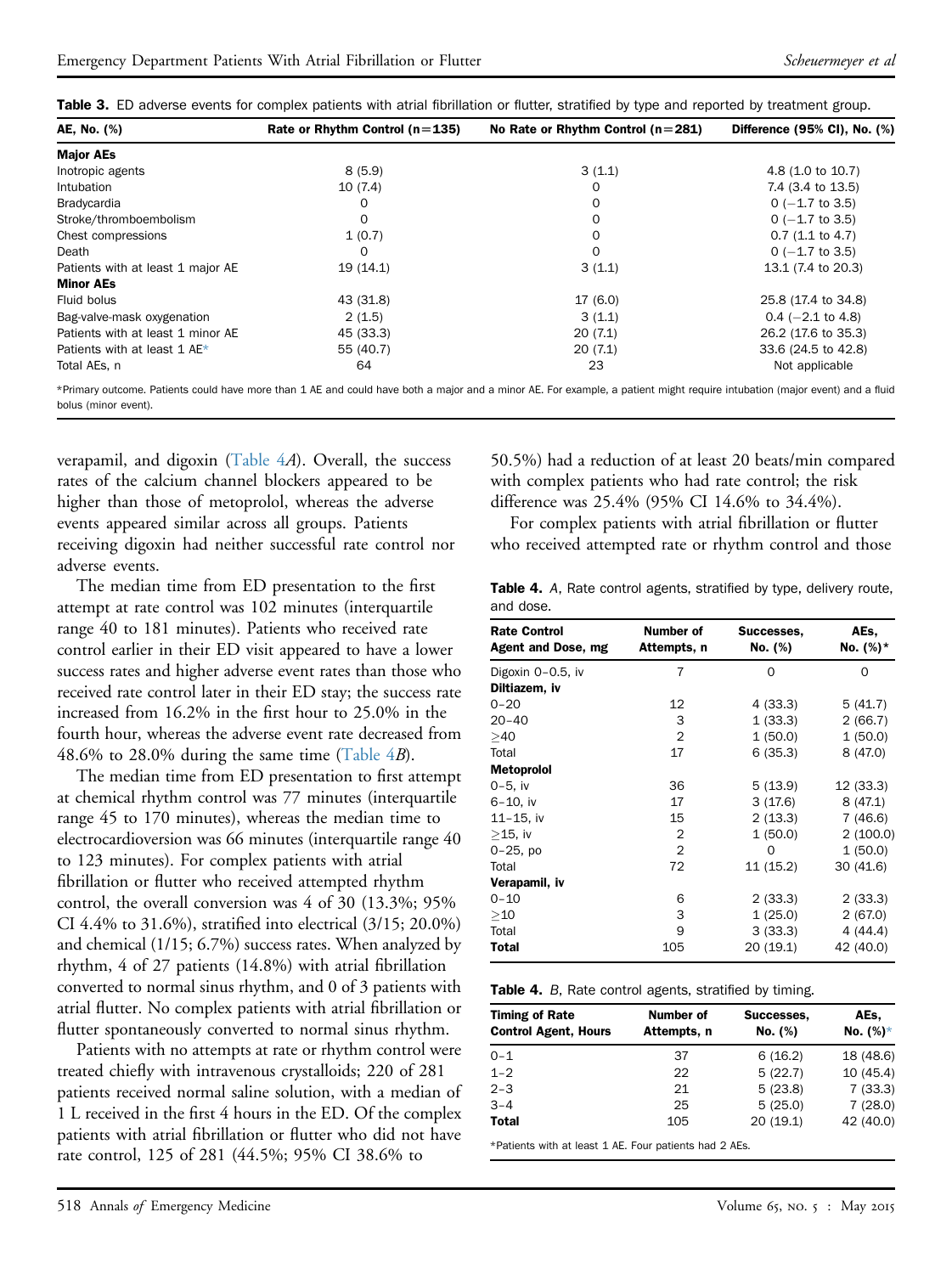who did not, there was 1 stroke in each group. There were 24 of 135 deaths (17.8%) in the group with rhythmspecific treatment and 40 of 281 (14.2%) in the group that was not treated, for a risk difference of 3.5% (95% CI  $-4.0\%$  to 12.1%).

# LIMITATIONS

Several important limitations deserve mention. This review at 2 Canadian teaching sites may not be applicable to other centers; treatment decisions, especially use of rhythm control, may vary; only a minority of patients had recent echocardiography results available. We combined atrial fibrillation and flutter because American College of Cardiology/American Heart Association recommendations make no distinction in managing complex patients with atrial fibrillation or flutter; although the success rates of the 2 arrhythmias were similar, the sample sizes may make generalizations difficult. Our sample of 135 patients, only 30 of whom received rhythm control, is likely too small to draw robust conclusions, and it is possible that there are subgroups that may benefit from rate or rhythm control. Because patients with atrial fibrillation or flutter can have substantial minute-to-minute variations in pulse rate, our use of nursing vital signs to record the rate at a single point may not reflect the true rate. However, overall, our findings related to safety and adverse events are similar to those in the postoperative and intensive care settings. $21,22$ 

Because this cohort was based on an ECG database, patients with atrial fibrillation or flutter who did not receive an ECG in the ED would not have been included; however, such patients would likely be healthier and unlikely to have had treatment misadventures. Interrater reliability for the chart review may be low.  $^{20}$  $^{20}$  $^{20}$  This retrospective, heterogeneous cohort of complex patients had only atrial fibrillation or flutter as a unifying feature, and it is difficult to conclusively prove that the high adverse event and low success rate directly resulted from attempted rate or rhythm control, or from medication type, dosing, or timing. However, after propensity adjustment for the attending physician, ED factors, and patient-level factors, the results were similar.

Objectively defining an "acute underlying medical cause" may be difficult in these patients. It is also often difficult to determine the contribution of atrial fibrillation or flutter to a complex patient's clinical presentation. To illustrate, a 78-year-old diabetic, hypertensive man in rapid atrial flutter, and with a slightly elevated troponin level and radiographic evidence of new heart failure, could be having the arrhythmia as a result of heart failure or mild acute coronary syndrome. Conversely, mild heart failure or acute coronary syndrome could have precipitated an increase in ventricular response of chronic atrial fibrillation.

Additionally, defining "hypotension" in this complex atrial fibrillation or flutter population is difficult. Although a blood pressure of 120/80 mm Hg may seem appropriate, for the above 78-year-old patient, this may in fact represent a substantial decrease from baseline values and may be associated with poor volume status and end-organ malperfusion. In elderly trauma patients, for example, those with an initial systolic blood pressure of 130 mm Hg were at increased risk of adverse events compared with those with a higher initial blood pressure.<sup>21</sup> Similarly, caution may be warranted even in seemingly normotensive patients with atrial fibrillation or flutter, especially if they are elderly and normally hypertensive. Similarly, a patient with atrial fibrillation at 85 beats/min who is also receiving  $\beta$ -blockers and unable to mount a robust physiologic response by increasing the pulse rate might be quite ill as well, despite an apparently "normal" pulse rate.

Conditions such as acute myocardial infarction or stroke may require rate control medications for blood pressure control, rather than rate control; however, these accounted for only a minority of patients. Digoxin was used in several patients, but given the slower onset of this medication, rate control success or adverse events may not have occurred within 4 hours. Amiodarone was not used—small studies have concluded that it may be useful for new-onset patients with atrial fibrillation or flutter in the  $ICU^{23}$  $ICU^{23}$  $ICU^{23}$ —but the generalizability of these findings to undifferentiated ED patients with atrial fibrillation or flutter is unknown.

The stroke and mortality rates were similar for the 2 groups, and this may imply that ED-based treatments and adverse events did not unduly influence 30-day outcomes. However, unmeasured factors such as ED crowding, left ventricular function, do-not-resuscitate orders, or additional inhospital treatments could have affected physician decisions and outcomes, including stroke or mortality rates. Overall, we believe that our approach, with every chart reviewed by a second abstractor, rigorous reproducible diagnostic definitions, and specialist adjudication, helps to define a population of patients with atrial dysrhythmias and acute underlying medical issues.

# DISCUSSION

This series of 416 consecutive ED patients with ECGproven atrial fibrillation or flutter complicated by an acute underlying illness compared patients in whom rate or rhythm control was used with those in whom it was not. Despite the 2 groups' having similar baseline characteristics and illness distributions, use of rate or rhythm control was associated with a nearly 6-fold increase in adverse events and a nearly 12-fold increase in major adverse events. In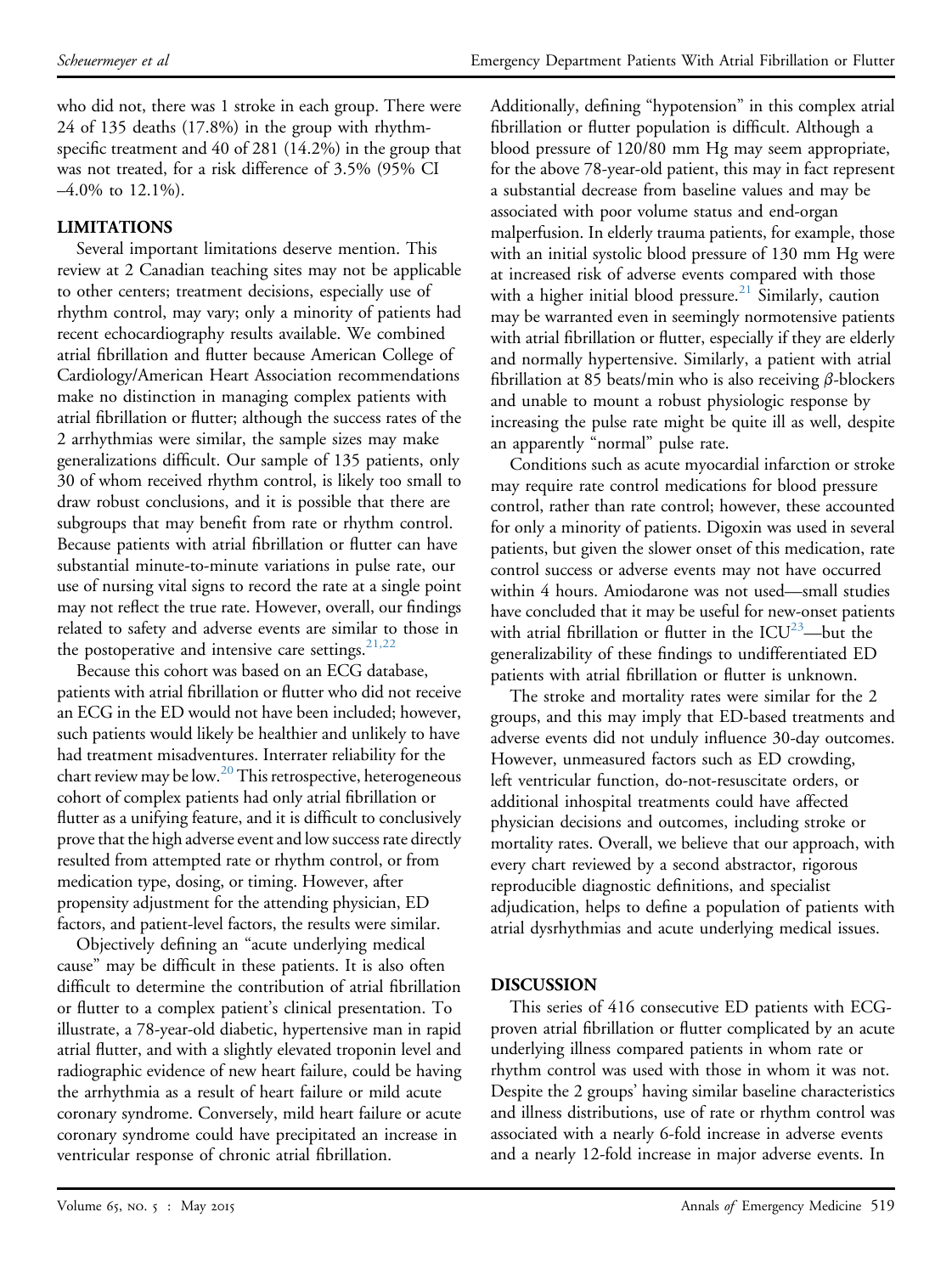addition, the proportions of patients with successful rate or rhythm control were 19% and 13%, respectively—far lower than historical values for uncomplicated patients with atrial fibrillation or flutter. This study assists clinicians by demonstrating that (1) complex patients with atrial fibrillation or flutter compose nearly two fifths of all patients with atrial fibrillation or flutter; (2) these patients are far older than noncomplex patients with atrial fibrillation or flutter and have substantial baseline comorbidities; (3) rate or rhythm control attempts are associated with a 5.7-fold increase in adverse events and an 11.7-fold increase in major adverse events; (4) delayed administration of rate control may be associated with a lower adverse event rate; and (5) rate or rhythm control is unlikely to be successful as a first-line treatment.

The majority of ED literature about atrial dysrhythmias has been devoted to debating whether rate or rhythm control is appropriate for patients with uncomplicated atrial fibrillation or flutter for less than 48 hours. Uncomplicated patients undergoing rate or rhythm control appear to have an adverse event rate below  $10\%$ .<sup>[2-7,11-14](#page-10-1)</sup> Furthermore, success rates for rate control, chemical rhythm control, and electrical rhythm control have been reported at  $70\%$ ,  $^{11}$  $^{11}$  $^{11}$ 90%, $4,5,7,12-14$  and 50%, $4,6,13$  respectively. Unfortunately, complex patients with atrial fibrillation or flutter, who have been minimally studied outside of the ICU and are little mentioned in the American College of Cardiology/ American Heart Association<sup>8</sup> and CCS guidelines<sup>[9](#page-10-4)</sup> or focused updates, appear to fare worse. Although uncomplicated patients described in the guidelines<sup>[8,9](#page-10-3)</sup> typically have a median age of 58 to 65 years and CHADS2 scores of 0 or  $1,^{2-7,11-14}$  $1,^{2-7,11-14}$  $1,^{2-7,11-14}$  our complex patients were 15 to 20 years older and had a median CHADS2 score of 3; this may partially explain lower success rates and higher adverse event rates.

Approximately three fifths of our patients had either sepsis or heart failure, and they also accounted for a similar proportion of adverse events. However, the two fifths of patients who did not have sepsis or heart failure also had approximately two fifths of the adverse events, implying that a particular diagnosis may not portend a worse outcome. (For example, patients with atrial fibrillation or flutter with sepsis and those with acute renal failure may fare equally poorly, although the sample sizes are too small to draw definition conclusions.) However, it is possible that, rather than a specific diagnosis, a true unifying feature of the complex atrial fibrillation or flutter cohort is hypovolemia. To illustrate, patients who had delayed administration of rate control (and typically received some intravenous fluids before rate control) had lower adverse

event rates and higher success rates than those who received rapid rate control (and likely minimal fluids before rate control). Furthermore, patients with delayed rate control appeared to have fewer adverse events than those with rapid rate control.

The success of rate and rhythm control in decreasing pulse rates or converting rhythms, respectively, must also be noted. Less than one fifth of patients had their pulse rate reduced by 20 beats/min within 4 hours after initiation of rate control; in contrast, more than 44% of patients not treated with rate control agents had a similar reduction. The latter patients appear to have been managed with fluid resuscitation alone and may therefore have had better outcomes. Few patients underwent successful rhythm control. In our study, complex patients with atrial fibrillation or flutter undergoing rate or rhythm control attempts had an adverse event rate substantially exceeding the success rate. Clinicians managing any undifferentiated patients with atrial fibrillation or flutter with a potential serious underlying illness should consider carefully the risks and benefits for any treatments, given that management of the complex atrial fibrillation or flutter group may be dissimilar to the management for noncomplex patients with atrial fibrillation or flutter. Although the cohort of complex patients with atrial fibrillation or flutter is difficult to categorize, our results appear congruent with those for populations undergoing rhythm control in the post–cardiac surgery and intensive care settings.  $22-24$ 

Given our results, it appears as if differentiating complex from uncomplicated patients with atrial fibrillation or flutter may be an important decision facing emergency physicians. In our cohort, almost two fifths of ED patients with atrial fibrillation or flutter appeared to have an underlying illness. Our findings that complex patients with atrial fibrillation or flutter were substantially older and had higher CHADS2 scores, unclear times of symptom onset, presenting complaints of weakness or dyspnea, and a higher proportion of abnormal vital signs may help physicians quickly identify potential complex patients with atrial fibrillation or flutter, some of whom may be harboring "occult" sepsis or other illnesses.

Individual physician behavior seems to have been the strongest predictor of the use of rate or rhythm control; in the absence of clear guidelines<sup>8,9</sup> about the management of complex elderly patients with atrial fibrillation or flutter and a potential underlying illness, it seems plausible that some physicians would be more likely to use a particular management strategy than others. It is also possible that diagnostic uncertainty at ED presentation played a role; 10% to 20% of patients who ultimately receive a diagnosis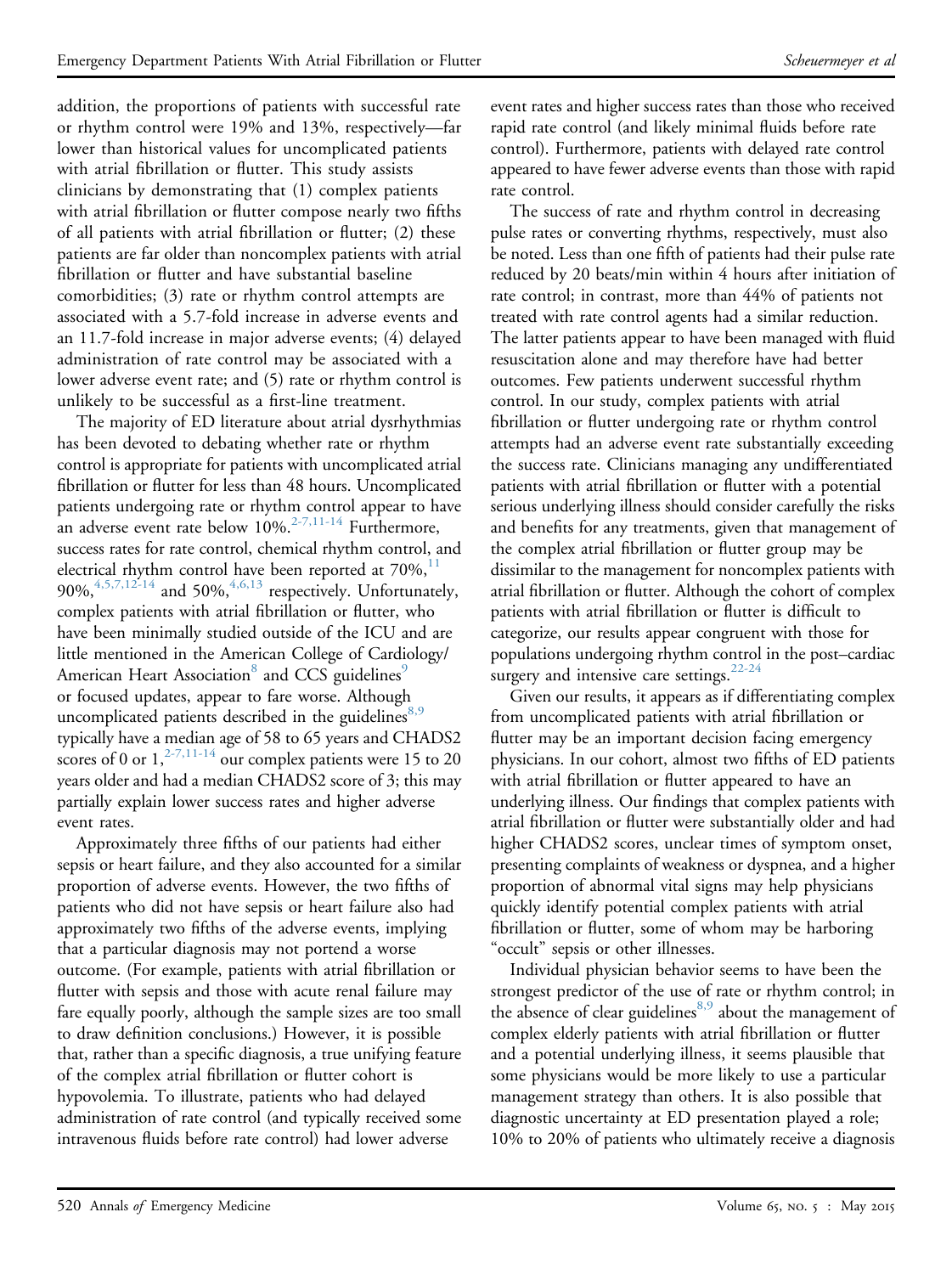of sepsis do not have these criteria at triage, $25,26$  implying that physicians who assess such patients may not appreciate how truly ill they are.

We hypothesize that many patients receive rapid rate or rhythm control attempts because their underlying illness is not immediately obvious, and their ECG, a common, rapid, noninvasive test, is often the first investigation returned to the physician; the results of additional diagnostics may take some time. This may predispose clinicians to a "rhythm bias" in which the atrial fibrillation or flutter, which may initially appear to be easily treatable, is managed with rate or rhythm control before other investigations are completed. Supporting this contention is the fact that a large proportion of patients who received rate or rhythm control had this treatment very early in their ED stay, often within 90 minutes of arrival. Furthermore, patients who received early rate control appeared to have worse outcomes. It is therefore conceivable that physicians used rate or rhythm control in these patients to quickly control the dysrhythmia, possibly assuming the atrial fibrillation or flutter was the cause of the symptoms but aggravating the underlying illness. It may therefore be advisable to manage patients who may be at risk of complex atrial fibrillation or flutter—particularly elderly patients with higher CHADS2 scores—with other measures. Judicious administration of intravenous fluids, bedside echocardiography to assess volume status, or frequent reassessments of such patients while waiting for confirmatory diagnostic investigations may therefore be advisable, rather than rapid rate or rhythm control.

In ED patients with complex atrial fibrillation or flutter, attempts at rate and rhythm control are associated with a nearly 6-fold higher adverse event rate than that in patients who are not managed with rate or rhythm control. Success rates of rate or rhythm control attempts appear low.

The authors acknowledge Hubert Wong, PhD (Center for Health Outcomes and Evaluations at St Paul's Hospital and the University of British Columbia, Vancouver), for performing the propensity score analysis.

#### Supervising editor: Deborah B. Diercks, MD

Author affiliations: From the Department of Emergency Medicine (Scheuermeyer, Pourvali, Heslop, MacPhee, Ward, Christenson), the Division of Cardiology, Department of Medicine (McGrath, Heilbron), and the Division of Hematology, Department of Medicine (Ward), St Paul's Hospital and the University of British Columbia, Vancouver, British Columbia, Canada; the Department of Emergency Medicine, University of Alberta Hospital and the University of Alberta, Edmonton, Alberta, Canada (Rowe); and the Department of Emergency Medicine, Mount St Joseph's Hospital and the University of British Columbia, Vancouver, British Columbia, Canada (Grafstein).

Author contributions: FS conceived and designed the study. LM obtained the ECG database. FS, RP, CH, and JM conducted the chart review, with JW and BH providing adjudication. EG constructed data linkages for outcomes. FS, BHR, and JC provided statistical analysis. FS drafted the article, and all authors contributed to its revision. FS takes responsibility for the paper as a whole.

Funding and support: By Annals policy, all authors are required to disclose any and all commercial, financial, and other relationships in any way related to the subject of this article as per ICMJE conflict of interest guidelines (see [www.icmje.org](http://www.icmje.org/)). The authors have stated that no such relationships exist and provided the following details: Dr. Rowe is supported by the Canadian Institutes of Health Research and the Government of Canada (Ottawa, Ontario) as a Tier I Canada Research Chair in Evidence-based Emergency Medicine.

Publication dates: Received for publication May 12, 2014. Revision received August 27, 2014. Accepted for publication September 15, 2014. Available online November 6, 2014.

#### <span id="page-10-0"></span>REFERENCES

- 1. [McDonald AJ, Pelletier AJ, Ellinor PT, et al. Increasing US emergency](http://refhub.elsevier.com/S0196-0644(14)01298-0/sref1) [department visit rates and subsequent hospital admissions for atrial](http://refhub.elsevier.com/S0196-0644(14)01298-0/sref1) fi[brillation from 1993 to 2004.](http://refhub.elsevier.com/S0196-0644(14)01298-0/sref1) Ann Emerg Med. 2008;51:58-65.
- <span id="page-10-1"></span>2. [Decker WW, Stead LG. Selecting rate control for recent-onset atrial](http://refhub.elsevier.com/S0196-0644(14)01298-0/sref2) fibrillation. Ann Emerg Med[. 2011;57:32-33.](http://refhub.elsevier.com/S0196-0644(14)01298-0/sref2)
- 3. [Lee J, Kim K, Lee CC, et al. Low-dose diltiazem in atrial](http://refhub.elsevier.com/S0196-0644(14)01298-0/sref3) fibrillation with [rapid ventricular response.](http://refhub.elsevier.com/S0196-0644(14)01298-0/sref3) Am J Emerg Med. 2011;29:849-854.
- <span id="page-10-2"></span>4. [Michael JA, Stiell IG, Agarwal S, et al. Cardioversion of paroxysmal](http://refhub.elsevier.com/S0196-0644(14)01298-0/sref4) atrial fi[brillation in the emergency department.](http://refhub.elsevier.com/S0196-0644(14)01298-0/sref4) Ann Emerg Med. [1999;33:379-387.](http://refhub.elsevier.com/S0196-0644(14)01298-0/sref4)
- <span id="page-10-8"></span>5. [Burton JH, Vinson DR, Drummond K, et al. Electrical cardioversion of](http://refhub.elsevier.com/S0196-0644(14)01298-0/sref5) [emergency department patients with atrial](http://refhub.elsevier.com/S0196-0644(14)01298-0/sref5) fibrillation. Ann Emerg Med[. 2004;44:20-30.](http://refhub.elsevier.com/S0196-0644(14)01298-0/sref5)
- <span id="page-10-9"></span>6. [Stiell IG, Clement CM, Symington C. Emergency department use of](http://refhub.elsevier.com/S0196-0644(14)01298-0/sref6) [intravenous procainamide for patients with acute atrial](http://refhub.elsevier.com/S0196-0644(14)01298-0/sref6) fibrillation or flutter. Acad Emerg Med[. 2007;14:1158-1164.](http://refhub.elsevier.com/S0196-0644(14)01298-0/sref6)
- <span id="page-10-10"></span>7. [Bellone A, Etter M, Vettorello M, et al. Cardioversion of acute atrial](http://refhub.elsevier.com/S0196-0644(14)01298-0/sref7) fi[brillation in the emergency department: a prospective randomized](http://refhub.elsevier.com/S0196-0644(14)01298-0/sref7) trial. Emerg Med J[. 2012;29:188-191.](http://refhub.elsevier.com/S0196-0644(14)01298-0/sref7)
- <span id="page-10-3"></span>8. [Fuster V, Ryden LE, Cannom DS, et al. ACC/AHA/ESC 2006 guidelines](http://refhub.elsevier.com/S0196-0644(14)01298-0/sref8) [for the management of patients with atrial](http://refhub.elsevier.com/S0196-0644(14)01298-0/sref8) fibrillation. Circulation. [2006;114:700-752.](http://refhub.elsevier.com/S0196-0644(14)01298-0/sref8)
- <span id="page-10-4"></span>9. [Stiell IG, Macle L. Canadian Cardiovascular Society Atrial Fibrillation](http://refhub.elsevier.com/S0196-0644(14)01298-0/sref9d) [Guidelines 2010: management of recent-onset atrial](http://refhub.elsevier.com/S0196-0644(14)01298-0/sref9d) fibrillation and fl[utter in the emergency department.](http://refhub.elsevier.com/S0196-0644(14)01298-0/sref9d) Can J Cardiol. 2011;27:35-48.
- <span id="page-10-5"></span>10. [Atzema C, Lam K, Young C, et al. Patients with atrial](http://refhub.elsevier.com/S0196-0644(14)01298-0/sref9) fibrillation and an [alternative primary diagnosis in the emergency department: a](http://refhub.elsevier.com/S0196-0644(14)01298-0/sref9) [description of their characteristics and outcomes.](http://refhub.elsevier.com/S0196-0644(14)01298-0/sref9) Acad Emerg Med. [2013;10:193-199.](http://refhub.elsevier.com/S0196-0644(14)01298-0/sref9)
- <span id="page-10-6"></span>11. [Scheuermeyer FX, Grafstein E, Stenstrom R. Safety and ef](http://refhub.elsevier.com/S0196-0644(14)01298-0/sref10)ficiency of [calcium channel blockers versus beta-blockers for rate control in](http://refhub.elsevier.com/S0196-0644(14)01298-0/sref10) patients with atrial fi[brillation and no acute underlying medical illness.](http://refhub.elsevier.com/S0196-0644(14)01298-0/sref10) Acad Emerg Med[. 2013;20:222-230](http://refhub.elsevier.com/S0196-0644(14)01298-0/sref10).
- <span id="page-10-7"></span>12. [Scheuermeyer FX, Grafstein E, Stenstrom R, et al. Thirty-day](http://refhub.elsevier.com/S0196-0644(14)01298-0/sref11) [outcomes of emergency department patients undergoing electrical](http://refhub.elsevier.com/S0196-0644(14)01298-0/sref11) [cardioversion for atrial](http://refhub.elsevier.com/S0196-0644(14)01298-0/sref11) fibrillation or flutter. Acad Emerg Med. [2010;17:408-415.](http://refhub.elsevier.com/S0196-0644(14)01298-0/sref11)
- 13. [Scheuermeyer FX, Grafstein E, Stenstrom R, et al. Thirty day and one](http://refhub.elsevier.com/S0196-0644(14)01298-0/sref12)[year outcomes of emergency department patients with atrial](http://refhub.elsevier.com/S0196-0644(14)01298-0/sref12) fi[brillation and no acute underlying medical cause.](http://refhub.elsevier.com/S0196-0644(14)01298-0/sref12) Ann Emerg Med. [2012;60:755-762](http://refhub.elsevier.com/S0196-0644(14)01298-0/sref12).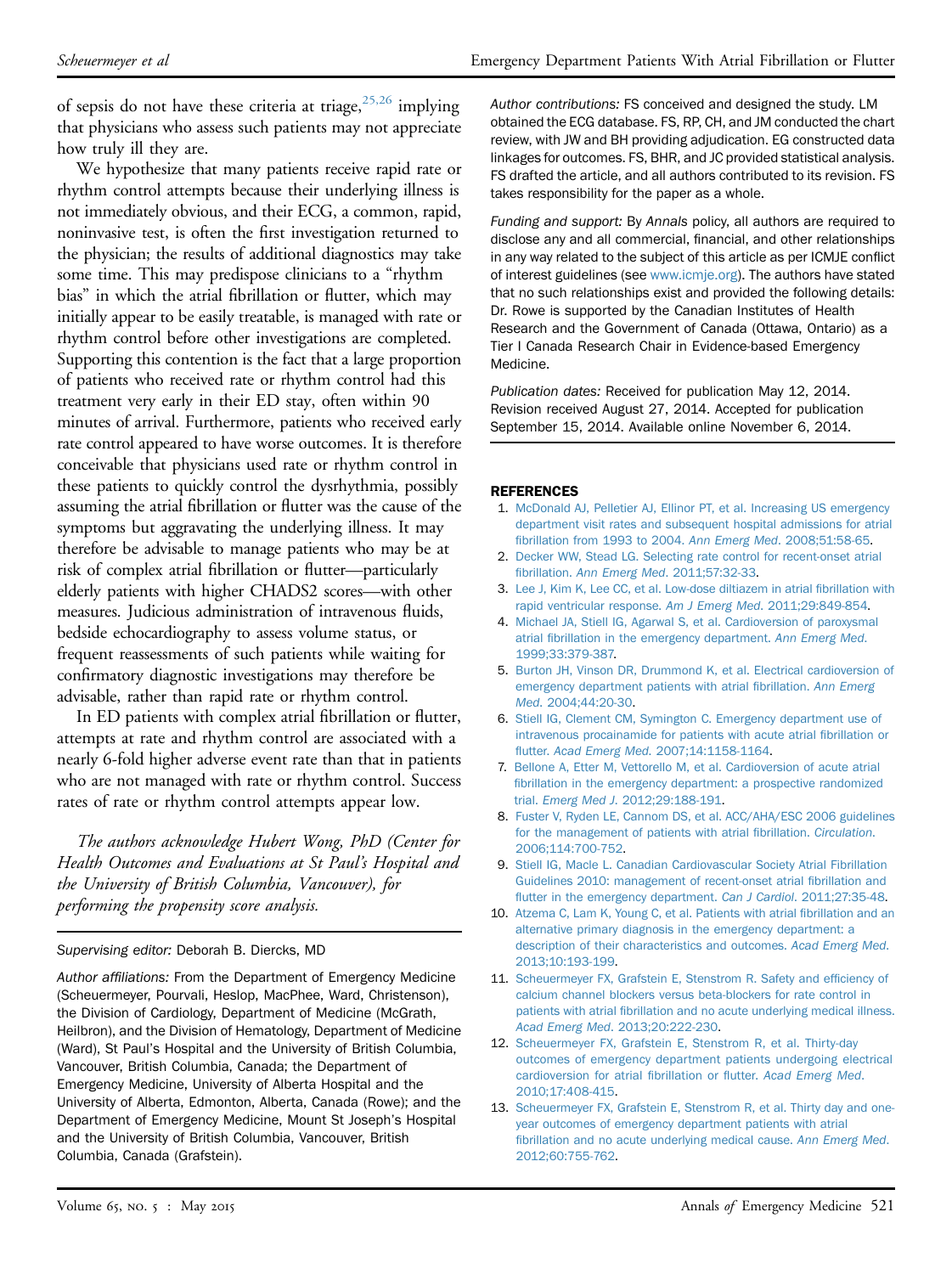- 14. [Scheuermeyer FX, Grafstein E, Heilbron B, et al. Emergency](http://refhub.elsevier.com/S0196-0644(14)01298-0/sref13) [department management and one-year outcomes of patients with](http://refhub.elsevier.com/S0196-0644(14)01298-0/sref13) atrial flutter. Ann Emerg Med[. 2011;57:564-571](http://refhub.elsevier.com/S0196-0644(14)01298-0/sref13).
- <span id="page-11-0"></span>15. [Grafstein E, Unger B, Bullard M, et al, for the Canadian Emergency](http://refhub.elsevier.com/S0196-0644(14)01298-0/sref16) [Department Information System \(CEDIS\) Working Group. Canadian](http://refhub.elsevier.com/S0196-0644(14)01298-0/sref16) [Emergency Department Information System \(CEDIS\) presenting](http://refhub.elsevier.com/S0196-0644(14)01298-0/sref16) [complaint list \(version 1.0\).](http://refhub.elsevier.com/S0196-0644(14)01298-0/sref16) CJEM. 2003;5:27-34.
- <span id="page-11-1"></span>16. [Gilbert EH, Lowenstein SR, Koziol-McLain J, et al. Chart reviews in](http://refhub.elsevier.com/S0196-0644(14)01298-0/sref14) [emergency medicine research: where are the methods?](http://refhub.elsevier.com/S0196-0644(14)01298-0/sref14) Ann Emerg Med[. 1996;27:305-308](http://refhub.elsevier.com/S0196-0644(14)01298-0/sref14).
- <span id="page-11-2"></span>17. [Worster A, Bledsoe RD, Cleve P, et al. Reassessing the methods of](http://refhub.elsevier.com/S0196-0644(14)01298-0/sref15) [medical record review studies in emergency medicine research.](http://refhub.elsevier.com/S0196-0644(14)01298-0/sref15) Ann Emerg Med[. 2005;45:448-451](http://refhub.elsevier.com/S0196-0644(14)01298-0/sref15).
- <span id="page-11-3"></span>18. [Gage BF, Waterman AD, Shannon C, et al. Validation of clinical](http://refhub.elsevier.com/S0196-0644(14)01298-0/sref17) classifi[cation schemes for predicting stroke. Results from the National](http://refhub.elsevier.com/S0196-0644(14)01298-0/sref17) [Registry of Atrial Fibrillation.](http://refhub.elsevier.com/S0196-0644(14)01298-0/sref17) JAMA. 2001;285:2864-2870.
- <span id="page-11-4"></span>19. [Singer DE, Chang Y, Fang MC, et al. The net clinical bene](http://refhub.elsevier.com/S0196-0644(14)01298-0/sref18)fit of warfarin [anticoagulation in atrial](http://refhub.elsevier.com/S0196-0644(14)01298-0/sref18) fibrillation. Ann Intern Med. 2009;151:297-305.
- <span id="page-11-5"></span>20. [Landis JR, Koch GG. The measurement of observer agreement for](http://refhub.elsevier.com/S0196-0644(14)01298-0/sref19) categorical data. Biometrics[. 1977;33:159-174](http://refhub.elsevier.com/S0196-0644(14)01298-0/sref19).
- <span id="page-11-6"></span>21. [Hranjec T, Sawyer RG, Young JS, et al. Mortality factors in geriatric](http://refhub.elsevier.com/S0196-0644(14)01298-0/sref20) [blunt trauma patients: creation of a highly predictive statistical](http://refhub.elsevier.com/S0196-0644(14)01298-0/sref20)

[model for mortality using 50,765 consecutive elderly trauma](http://refhub.elsevier.com/S0196-0644(14)01298-0/sref20) [admissions from the National Sample Project.](http://refhub.elsevier.com/S0196-0644(14)01298-0/sref20) Am Surg. 2012;78: [1369-1375.](http://refhub.elsevier.com/S0196-0644(14)01298-0/sref20)

- <span id="page-11-8"></span>22. [Mayr A, Ritsch N, Knotzer H, et al. Effectiveness of direct-current](http://refhub.elsevier.com/S0196-0644(14)01298-0/sref21) [cardioversion for treatment of supraventricular tachyarrhythmias, in](http://refhub.elsevier.com/S0196-0644(14)01298-0/sref21) particular atrial fi[brillation, in surgical intensive care patients.](http://refhub.elsevier.com/S0196-0644(14)01298-0/sref21) Crit Care Med[. 2003;31:401-405.](http://refhub.elsevier.com/S0196-0644(14)01298-0/sref21)
- <span id="page-11-7"></span>23. [Soucier R, Silverman D, Abordo M, et al. Propafenone versus ibutilide](http://refhub.elsevier.com/S0196-0644(14)01298-0/sref22) for post operative atrial fi[brillation following cardiac surgery: neither](http://refhub.elsevier.com/S0196-0644(14)01298-0/sref22) [strategy improves outcomes compared to rate control alone \(the PIPAF](http://refhub.elsevier.com/S0196-0644(14)01298-0/sref22) study). Med Sci Monit[. 2003;9:PI19-PI23.](http://refhub.elsevier.com/S0196-0644(14)01298-0/sref22)
- 24. [Sleeswijk ME, Tulleken JE, van Noord T, et al. Ef](http://refhub.elsevier.com/S0196-0644(14)01298-0/sref23)ficacy of magnesium[amiodarone step-up scheme in critically ill patients with new-onset](http://refhub.elsevier.com/S0196-0644(14)01298-0/sref23) atrial fi[brillation: a prospective observational study.](http://refhub.elsevier.com/S0196-0644(14)01298-0/sref23) J Int Care Med. [2008;23:61-66.](http://refhub.elsevier.com/S0196-0644(14)01298-0/sref23)
- <span id="page-11-9"></span>25. [Villar J, Clement JP, Stotts J, et al. Many emergency department](http://refhub.elsevier.com/S0196-0644(14)01298-0/sref24) [patients with severe sepsis and septic shock do not meet diagnostic](http://refhub.elsevier.com/S0196-0644(14)01298-0/sref24) [criteria within three hours of arrival.](http://refhub.elsevier.com/S0196-0644(14)01298-0/sref24) Ann Emerg Med. 2014;64: [48-54](http://refhub.elsevier.com/S0196-0644(14)01298-0/sref24).
- 26. [Venkatesh AK, Avula U, Bartimus H, et al. Time to antibiotics for septic](http://refhub.elsevier.com/S0196-0644(14)01298-0/sref25) [shock: a proposed performance measure.](http://refhub.elsevier.com/S0196-0644(14)01298-0/sref25) Am J Emerg Med. [2013;31:680-683](http://refhub.elsevier.com/S0196-0644(14)01298-0/sref25).

# eTable of Contents Alerts



Receive the latest developments in emergency medicine via the monthly eTOC.

Request delivery of Annals of Emergency Medicine's e-Alerts directly to your e-mail address. This is a fast, easy, and free service to all subscribers. You will receive:

- E-mail notification of each new issue of Annals of Emergency Medicine, including the posting of each issue on the Annals Web site
- Complete Table of Contents for all new issues, hyperlinked to the Web site.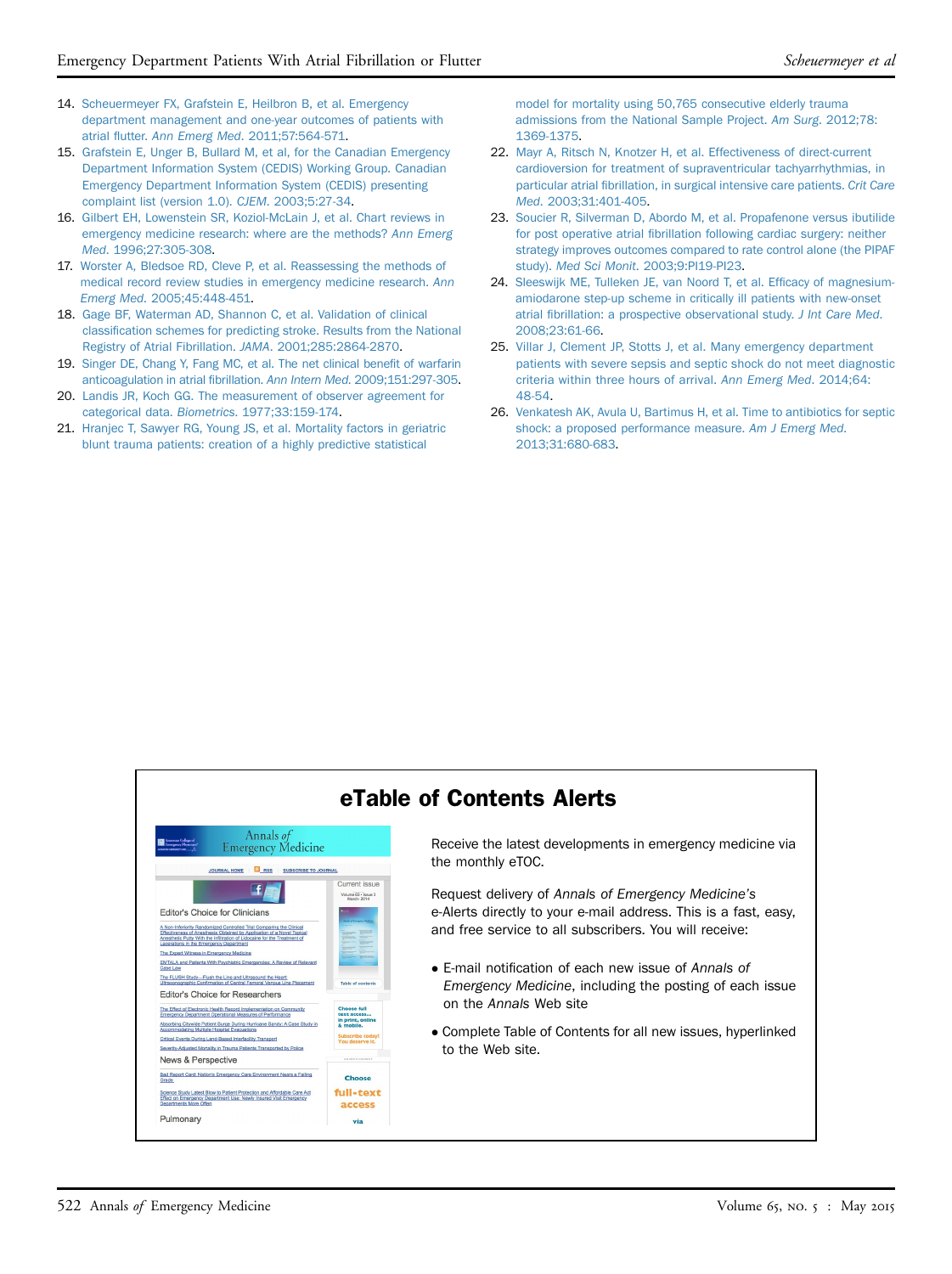## <span id="page-12-0"></span>APPENDIX E1.

## Inclusion criteria for acute underlying medical causes of atrial fibrillation or flutter

The study purpose was to include patients in whom it was (or could have been) apparent to the emergency physician that atrial fibrillation of flutter was confounded by another serious acute medical condition. All physical examination findings must have been apparent in the ED, and the results of all laboratory, ECG, and radiologic investigations must have been available in the ED as well. (The exceptions were blood, urine, or sputum cultures because these take 24 to 48 hours to return. However, if the treating emergency physician was ordering such tests, an infectious process was most likely considered in the ED setting.) All physical examination information was located on the emergency physician's chart or the consulting physician admission note. (At our institutions, the admission note is dictated while the patient is still in the ED.) Results of any tests must have been available during the patient's ED stay. For example, a patient with atrial fibrillation who was admitted with weakness and had no objective criteria of underlying disease while in the ED, but developed a fever and pulmonary infiltrate on postadmission day 4, would not be included as a patient with sepsis.

- 1. Acute coronary syndrome: ECG findings of new left bundle branch block; ST-segment elevation of 2 mm in precordial or 1 mm in limb leads; elevated cardiac troponin T level (Roche Elecsys; Hoffman LaRoche, Laval, Quebec, Canada; 99th percentile reference limit >0.01 ng/mL, lower limit of detection 0.01 ng/ mL, 10% coefficient of variation 0.03 ng/mL, with a change of at least 20% on sequential testing) with no other cause evident; coronary artery revascularization by percutaneous coronary intervention or bypass grafting; admission and treatment for acute coronary syndrome.<sup>[1](#page-10-0)</sup>
- 2. Acute heart failure: Documented findings on physical examination (S3 gallop, lung crackles, jugular vein distention, or positive abdominojugular test result) or documented new findings on chest radiography (cardiomegaly or pulmonary edema) or brain natriuretic peptic levels (Siemens ADVIA Centaur; Burlington, Ontario, Canada)  $>400$  pg/mL; or diuretic use in the ED with documented improvement of respiratory status; or admission and treatment for heart failure.<sup>2,3</sup>
- 3. Hypothermia: Documented body temperature  $\langle 32^{\circ}$ C in the ED.
- 4. Sepsis: Meeting at least 2 of systemic inflammatory response syndrome criteria (temperature  $<36^{\circ}$ C or >38 $\degree$ C; WBC count <4,000 or >12,000/mL; pulse

rate >90 beats/min; respiratory rate >20 breaths/min or  $PCO<sub>2</sub> < 32$  mm Hg) with evidence of new infection (new infiltrate on chest radiograph; positive blood, urine, or wound culture results; WBCs in the cerebrospinal fluid).<sup>[4](#page-10-2)</sup>

- 5. Exacerbation of chronic obstructive pulmonary disease: Documented increase in cough, dyspnea, and sputum production, or documented improvement in respiratory function after administration of bronchodilators, or admission and treatment for chronic obstructive pulmonary disease,<sup>[5](#page-10-8)</sup> and no other cause evident.
- 6. Thyrotoxicosis: Thyroid-stimulating hormone (Siemens ADVIA Centaur Ultra Low [TSH3UL] reagents) <0.02 ng/mL or admission and treatment for thyrotoxicosis.
- 7. Overdose of medicinal agents: Documented overdose of medicinal agents and treatment for overdose of medicinal agents, with other cause evident.
- 8. Pulmonary embolism: Proven on computed tomography or pulmonary angiography.
- 9. Acute valve disease: Echocardiographic evidence of acute valve injury.
- 10. Hypertensive emergency: Blood pressure >220/100 mm Hg with evidence of new end-organ injury (acutely altered vision with documented grade III/IV papilledema; documented acute aortic dissection; documented new neurologic deficit; acute renal failure; or blood smear demonstrating microangiopathic hemolytic anemia).<sup>6</sup>
- 11. Acute kidney injury: Increase in baseline creatinine level (Roche enzymatic creatinine [Roche Elecsys; Hoffman LaRoche] run on a Siemens ADVIA 1800 analyzer) of  $>$ 26  $\mu$ mol/L, and no other cause evident. Baseline creatinine level was the most recent value within 3 months. $7-9$
- 12. Stroke or transient ischemic attack: Acute neurologic deficit, whether reversible or not.
- 13. Gastrointestinal bleeding: Admission and treatment for gastrointestinal bleeding, and no other cause evident.

In cases in which there was overlap, for example, a patient with sepsis and elevated troponin levels, we recorded the more lethal diagnosis (sepsis). If the 2 emergency physician reviewers independently arrived at the same diagnosis, the patient was considered to have received an appropriate diagnosis. However, if the 2 reviewers reached a different conclusion, 2 independent specialists adjudicated the patient and determined a diagnosis; if the diagnoses were discordant, the principal investigator made the final diagnosis.